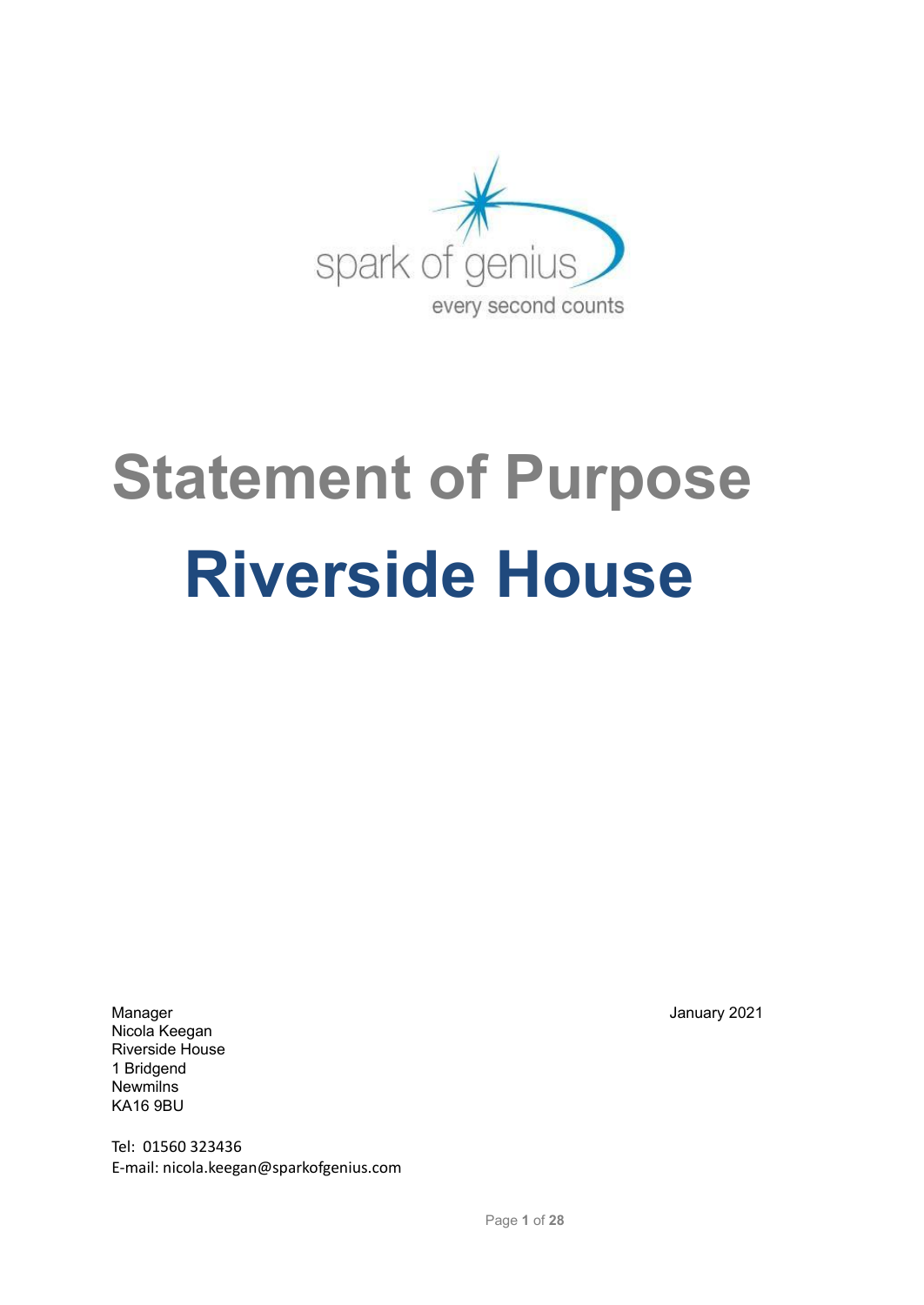# **Contents**

# **1. Contact Details**

# **2. Caring for Children**

- a) Spark of Genius Aims and Objectives
- b) Spark of Genius Ethos & Philosophy
- c) Aims, Objectives and Ethos of Riverside House

d) Service Outcomes

e) How the Service Meets these Outcomes

- f) About Riverside House, Facilities and Recreational Activities
- g) About the Children who will live at Riverside House
- h) Admission Procedures and Transition Planning
- i) Care Planning and Outcomes Measurement
- j) Safeguarding Children and Young People
- k) Consultation with Young People, Families and External Agencies

l) Anti Bullying Procedures

- m) Promoting Cultural, Linguistic and Religious Needs
- n) Anti-discriminatory Practice
- o) Children Missing from the Home
- p) Suggestions and Complaints
- q) Emergency Procedures

# **3. Promoting Positive Behaviour**

- **4. Education**
- **5. Health**

# **6. Staffing Matters**

- Appendix 1 Staffing Structure Appendix 2 Staffing Information
- Appendix 3 Staff Team Experience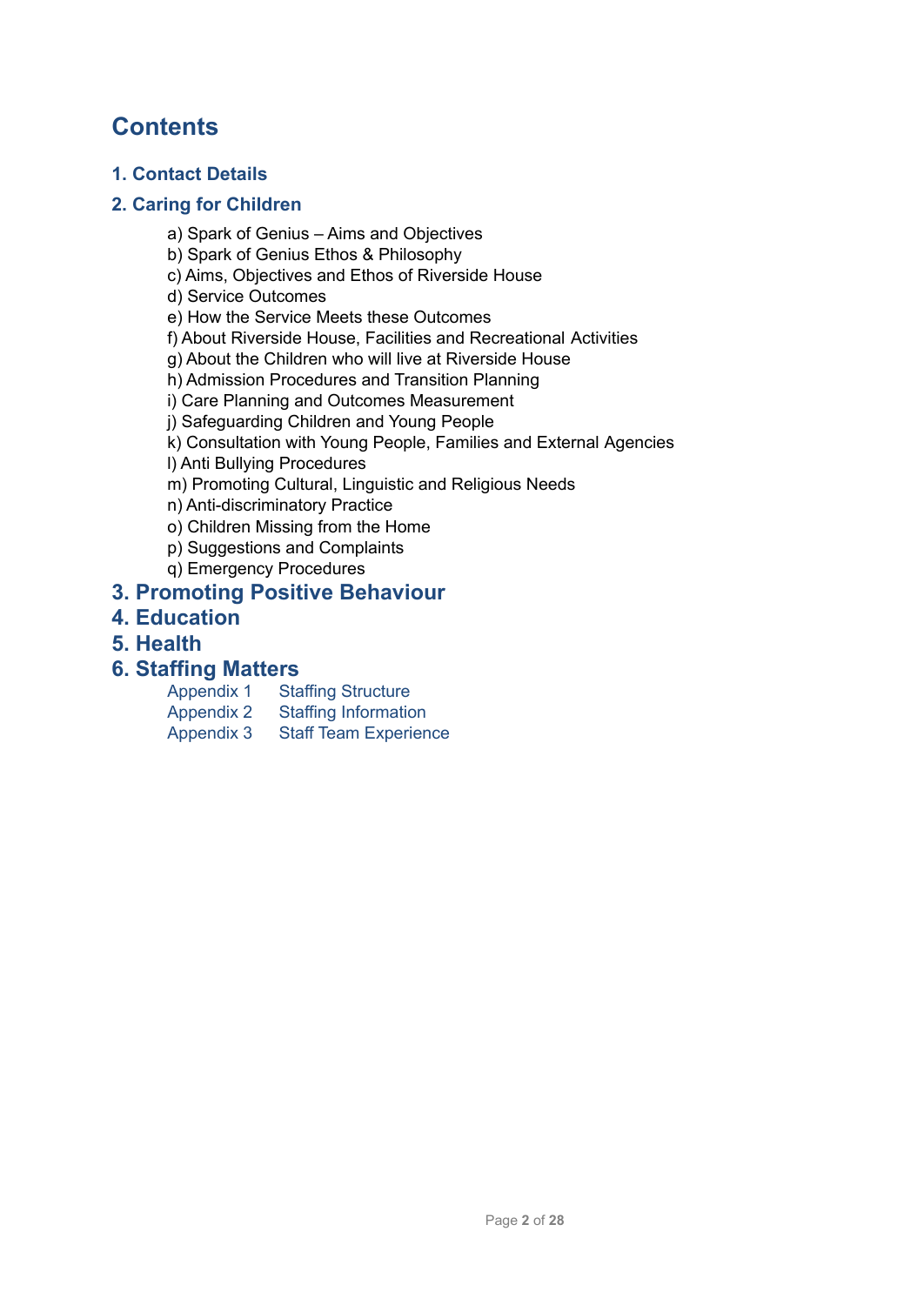# **1. Contact Details Registered Home Details**

Riverside House 1 Bridgend Newmilns KA16 9BU

# **Registered Manager:**

Nicola Keegan Riverside House 1 Bridgend **Newmilns** KA16 9BU Email: nicola.keegan@sparkofgenius.com Tel No: 01560 323436

# **Responsible Individual:**

Zak McIlhargey Trojan House Pegasus Avenue Business Park Paisley PA1 2BH Email: zak@sparkofgenius.com Tel No 0141 5872710

# **Registered Provider**

Spark of Genius Trojan House Pegasus Avenue Business Park Paisley PA1 2BH Tel No 0141 5872710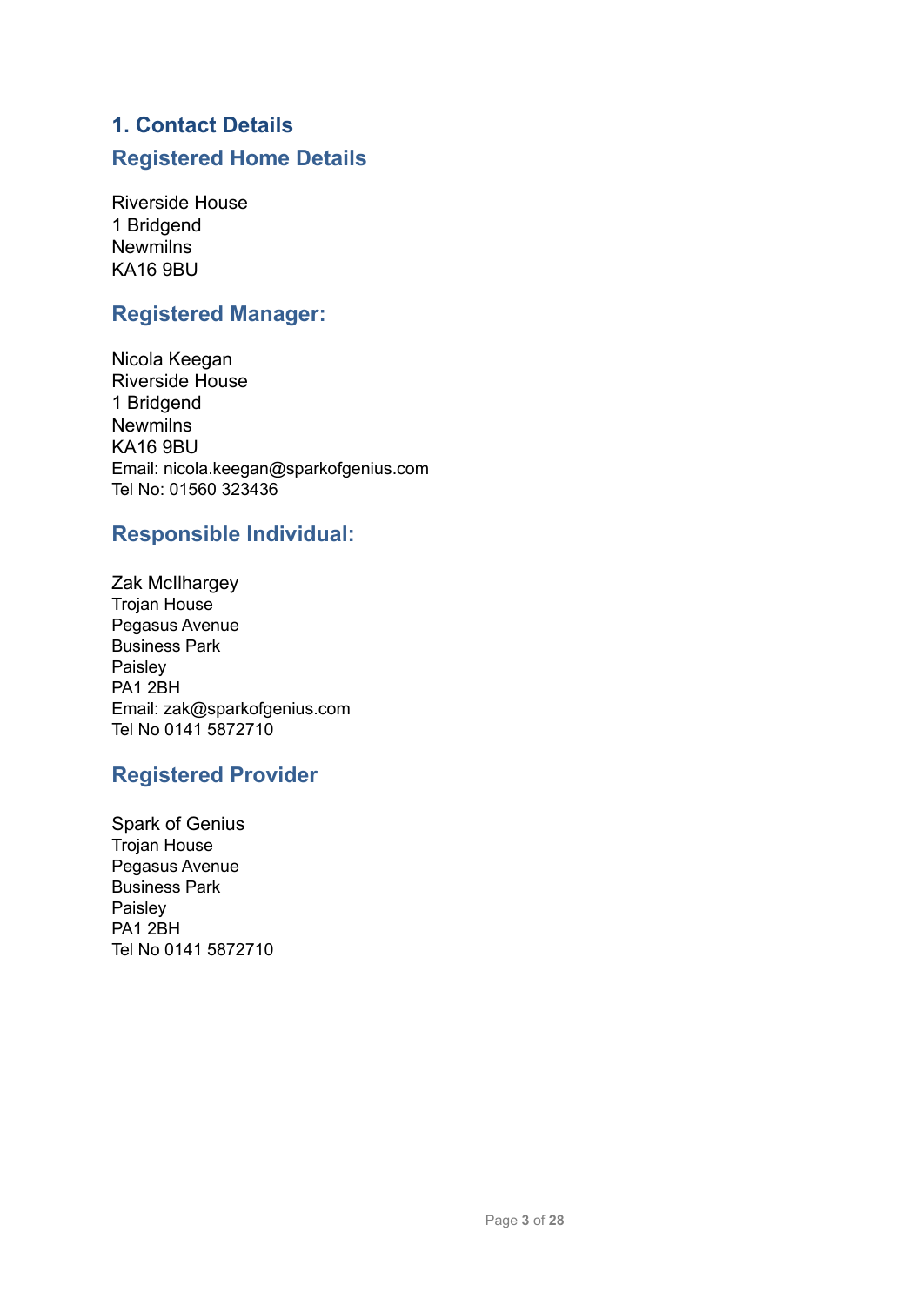# **2. Caring for Children**

# **a) Spark of Genius ~ Aims and Objectives**

We aim to function as one coherent residential child care system; with consistent policies, practices, procedures and management across all of our homes. As part of this system, we will deliver care to the standards set out in the National Care Standards.

We can provide care for a group of up to six young people, on a medium or long term basis. In all cases, our overall **Aim** is to provide care which:

- Helps a young person to make sense of past experiences and to develop coping strategies to deal with these.
- Provides young people with positive, stimulating and enjoyable experiences.
- Helps young people (and wherever possible their families/networks) to plan towards and achieve a positive and successful future.

Our **Objectives** are:

- To provide each individual young person with the highest quality of care and support achievable.
- To promote young people's self-confidence and self-esteem within a framework of equal opportunities and anti-discriminatory practice, recognising their individual potential and needs.
- To safeguard young people and promote their welfare, including positive health care and health education.
- To promote educational opportunities and achievement.
- To promote young people's contact with their families, unless this is clearly and explicitly determined not to be in their best interests.
- To promote young people's integration with the wider community/supportive networks.
- To assist with the preparation for all young people for an independent and fulfilling adult life.
- To work effectively as part of a multi-disciplinary helping team to ensure that the best interests of the young people and their families are met.
- To advocate on behalf of young people to assist them in achieving their potential

We are able to offer a truly integrated and holistic approach to service delivery and we are fully committed to:

- Adapting new and emerging practice models and assessment frameworks.
- The implementation of best practice and learning from research, theory and developments in the field of residential child care and education.
- Safer recruitment practices.
- Specialist training and continual professional development of staff teams.

Spark of Genius offers fundamental core services:

- Residential Care
- Education
- Crisis Intervention
- Adult Support Services and Community Support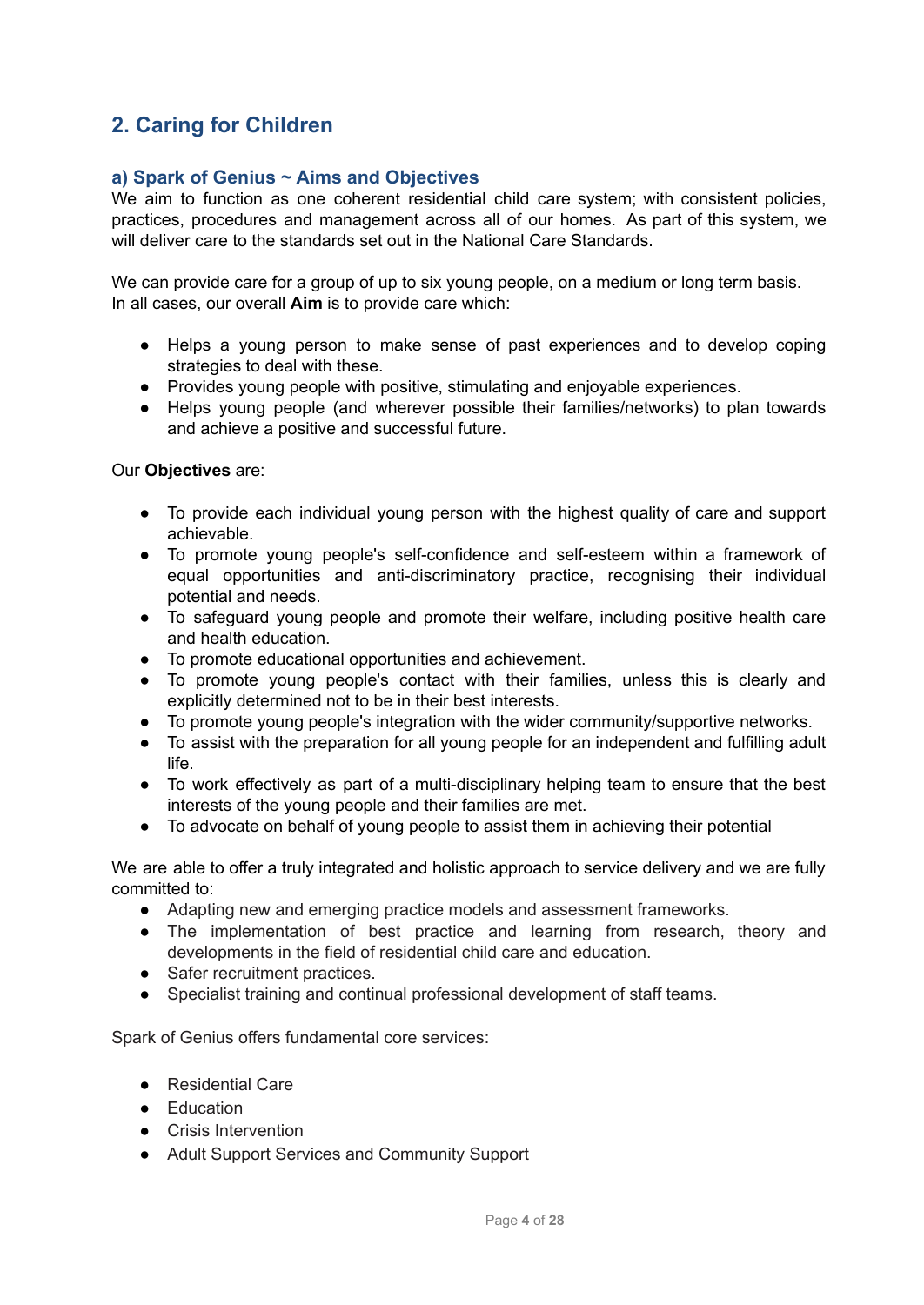Each core service is fully integrated so that a young person is able to transition smoothly between services at different points and developmental stages in their lives. Our model of child care offers a unique opportunity in our ability to completely personalise a package of care and education to meet the unique needs of each child being looked after at Riverside. Where possible, we endeavor to prepare the young person for integration back to their family environment and community. Over the last ten years, as an organization, we have developed a comprehensive range of services for children who require specialist care and expertise which is unavailable within their local authority provision.

We aim to provide an optimal care setting for children in a group living environment and recognise that a key element of working with a diverse age range is to ensure robust safeguarding and in the meeting of different developmental needs.

We ensure this through:

- Expert assessment of need.
- Ensuring that all care plans and placements are appropriate for the care environment through careful placement matching on admission.
- Creating a culture of support within the peer group environment
- Ensuring that all practitioners are aware and respond appropriately to the needs of the different age groups and developmental stages (training is specific to the age ranges and range of needs within the house at any time).

We have developed a staffing structure which consists of three or four staff on shift throughout the day on a rotational basis and two wakened night staff to meet the child's needs when at maximum occupancy. We will increase staffing wherever required according to the needs and demands of the group.

# **b) Spark of Genius ~ Ethos and Philosophy**

The Health and Social Care Standards identify five core principles which contribute to quality care practice in all residential settings, these are:

- 1. Dignity and Respect
- 2. Compassion
- 3. Be included
- 4. Responsive Care and Support
- 5. Wellbeing

Spark of Genius seeks to promote all of these principles at all times, by way of the following examples of good practice:

## **Dignity and Respect**

Spark of Genius supports, promotes and complies with the European Convention on the Rights of the Child.

Staff have an active awareness of each young person's child's racial, cultural, religious and dietary needs, enabling the celebration of difference for all.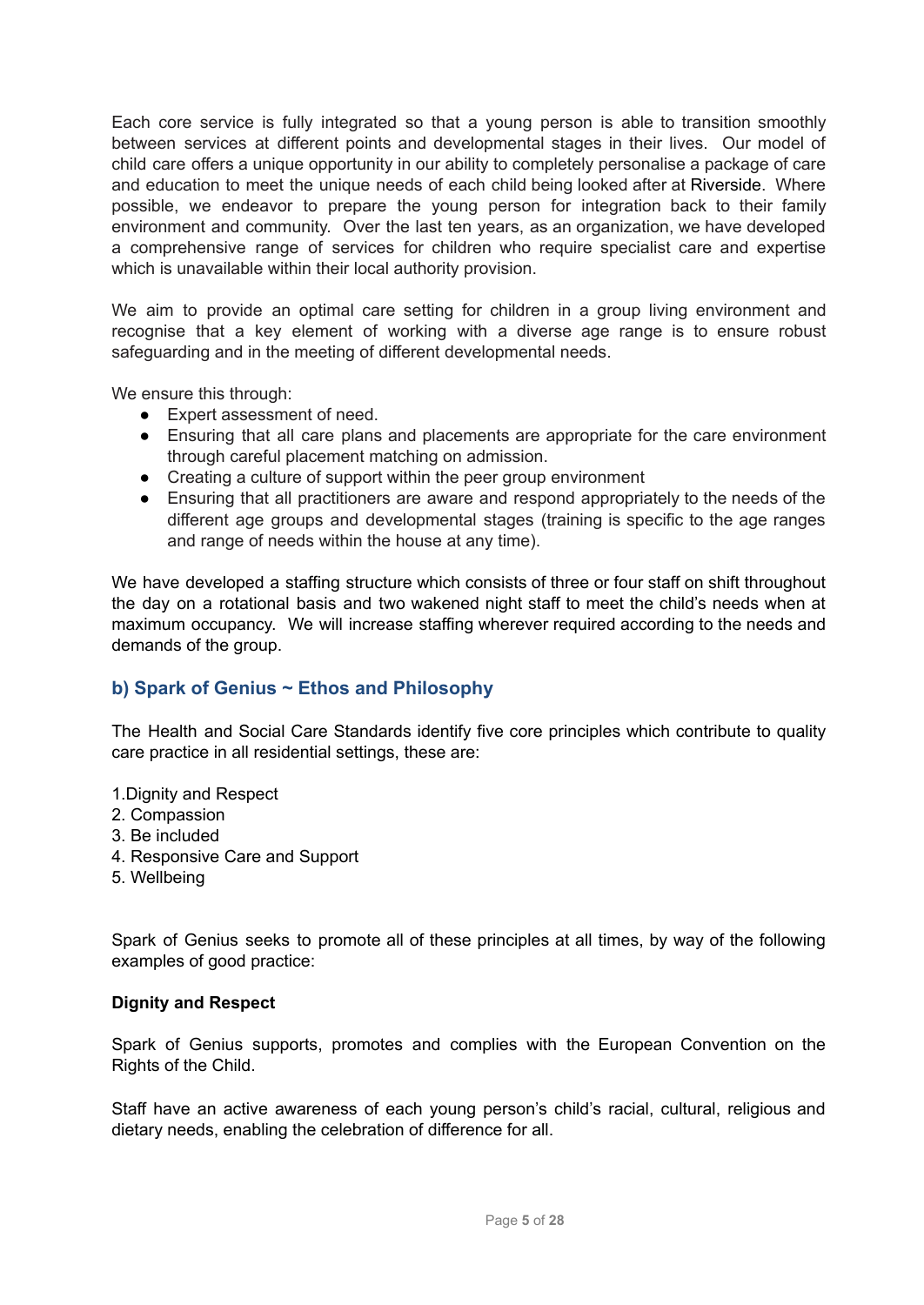Spark of Genius uses techniques for managing young person's behaviour based principally on positive reinforcement and reward, avoiding punitive measures in reaction to negative behaviour(s), so that young people can learn from their mistakes and from the pro social modelling of staff and the adults around them.

Information about all young people will remain confidential; information about one young person will not therefore be disclosed to another, or to any inappropriate source without permission.

#### **Compassion**

All young people will receive sensitivity in practice, especially when dealing with personal issues.

Spark of Genius provides a living environment and operational culture which places the needs of the young people as paramount, above all others.

Care is taken to ensure that a homely environment is maintained, and the home does not develop an overtly institutional feel

Spark of Genius actively promotes family contact, as appropriate and as agreed in the Care Plan for each young person.

#### **Responsive care and support**

Spark of Genius provides a living environment and operational culture which encourages the development of self-confidence and allows young people appropriate opportunities to take some calculated risks within their learning journey.

At Spark of Genius, each young person is able to access and record in their own personal file.

Spark of Genius has developed an independent living skills programme, for young people to use in their learning journey towards independent living.

The provision of clear information about how to complain or to resolve minor issues is available, to all young people, at all times.

All young people have access to an independent advocacy service including the provision of a free-phone telephone service and text helpline to senior managers.

#### **Be Included**

Each young person is encouraged to personalise their own bedroom within reason.

New young people (following initial settling-in) will each be encouraged to personalise their own room.

Young people are actively encouraged to share and influence (age appropriately) the day-to-day routines and practices within the house through a variety of means, including attending residents meetings.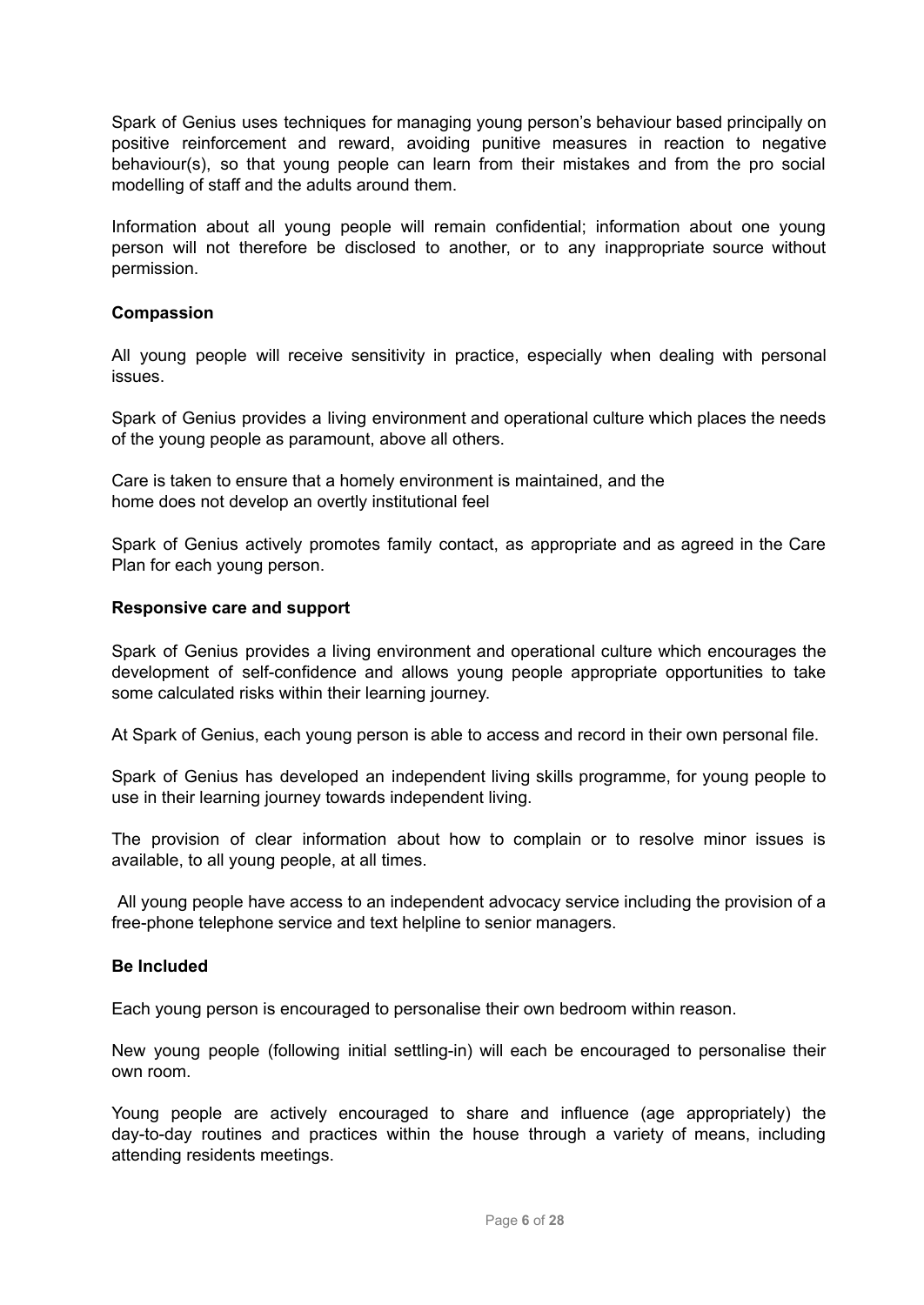Young people are encouraged to exercise their own religious and cultural preferences.

Young people are actively encouraged to partake in a wide variety of leisure activities.

Each young person is given the opportunity to actively engage in, and influence the planning and delivery of services for them.

#### **Wellbeing**

Spark of Genius provides a safe physical environment.

Spark of Genius actively promotes social learning, so that all young people can learn to understand their rights and responsibilities within the home, within the community and towards others.

All young people are made aware of how they should expect staff to behave, and what they should do if this is not their experience.

All young people are provided with guidance and support, which informs them about how to influence decisions about their future.

All young people are provided with information about the independent advocacy service and of how they can pursue a complaint (both formal and informal).

A system of care planning and reviews (LAC system) is used throughout to ensure that service provision most appropriately meets health, education and social needs in order to maximise the future life chances for each young person.

## **c) Aims, Objectives and Ethos of Riverside House**

**Riverside House** is a residential children's home managed by Spark of Genius; this is one of eighteen residential houses throughout England and Scotland. Spark of Genius offers residential care for no more than six young people, within small homes in semi-rural areas. Our houses are selected on the basis that we ourselves would be happy to live in them and they are of a very high quality and specification. We firmly believe that residential care should be viewed as a positive choice for those young people who have to live away from home.

Riverside House is a residential service for children with emotional and behavioural difficulties who need medium to long term specialist care. Education is provided at one of our learning centres located nearby and our young people travel to school and back every day. We also support our young people in attending mainstream or alternative education, training or work placements wherever possible.

We are able to provide an innovative range of services to meet the individual needs of children and young people and we strive to:

● Create a warm, family environment without the emotional intensity of the original family home. To achieve this each young person's opinions are central to the home's operation and we endeavour to democratically agree any changes. Young people are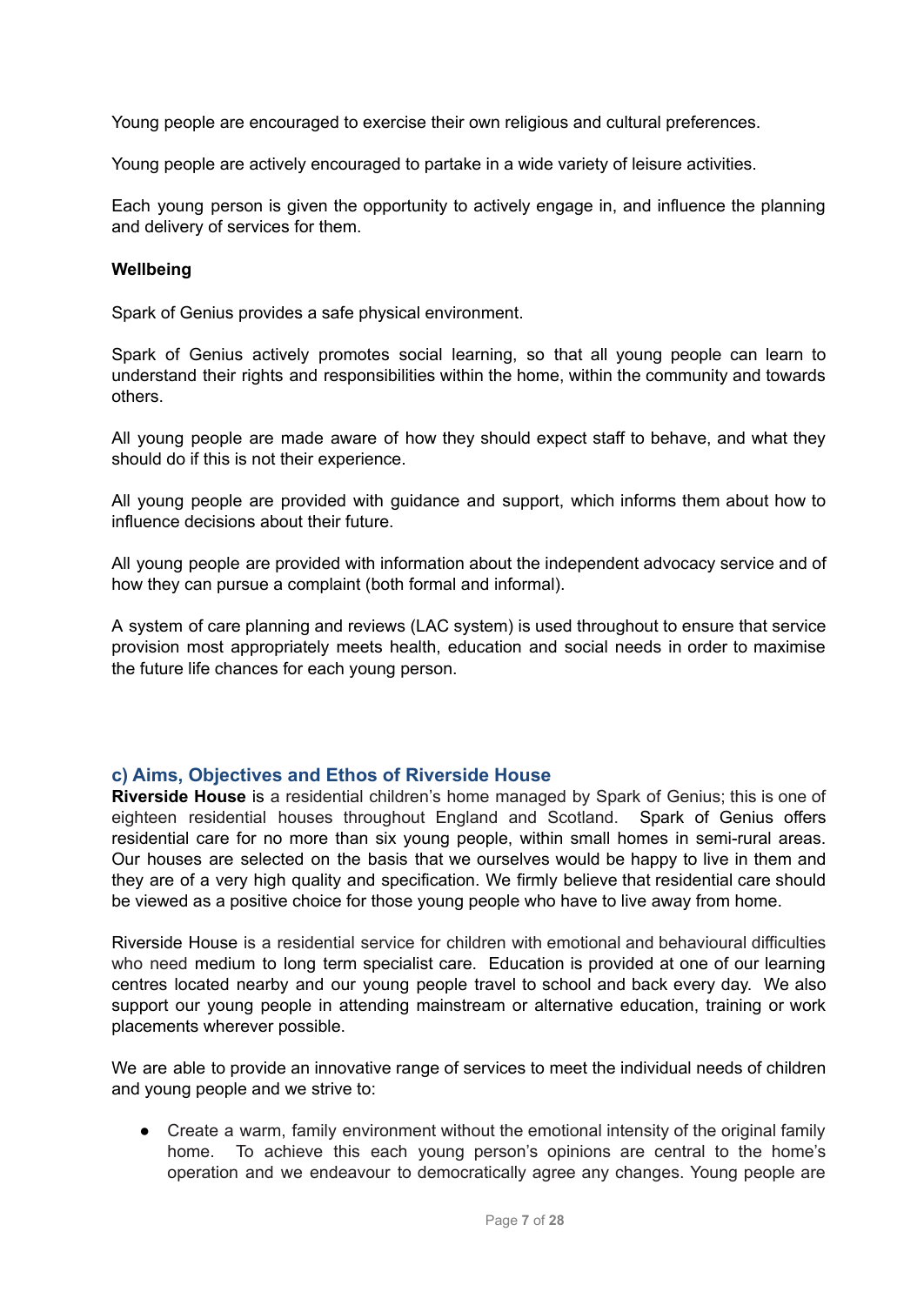regularly consulted during daily discussions (house meetings) in 1:1 key time, Quality Improvement visits and the Spark Parliament.

- De-institutionalise the home by creatively challenging the legislative requirements for children's homes (minimising signs and instructions, avoiding jargon and terminology, limiting 'official visitors' to the home and by applying a parental perspective to all aspects of care).
- Maintain close links with sporting and leisure clubs, community projects and encouraging each child to participate.
- Support each young person in maintaining cultural and religious affiliations through the many links we have created in the local community. Our diverse group of staff will encourage each young person to observe, celebrate and share their beliefs and heritage through educational projects, group discussions and creative arts.
- Offer a fair gender balance within the staff team in order to promote appropriate prosocial modelling and good role models of both sex.
- Support each young person in the development of adaptive coping strategies and self-care.
- Ensure that there is always a team of adults available who work in line with the philosophy and beliefs of Spark of Genius in order to achieve consistency of approach, supporting the development of resilience and internal focus of control.
- Consistently train all our staff in knowledge and skills to improve and support the development of resilience in young people.
- Ensure that Riverside provides an experience which is caring, structured, holds high expectations for children's behaviour and encourages participation and empowerment throughout the home.
- Adhere to robust pre-admission planning and initial assessment processes.
- Provide intensive, bespoke packages of support this can be enhanced if a placement appears to be at risk.
- 24 hour supervision with wakened night staff
- On-call system to ensure 24 hour safeguarding support

We do this by:

- Empowering children to participate in the operational management of the home (house meetings and feedback during key work sessions).
- Spending time playing and sharing fun activities.
- Seeking opportunities to show children we care and they matter by being affectionate in as many appropriate ways as possible.
- Being consistent in our behaviour and our expectations.
- Providing comfort during difficult times.
- Modeling and promoting appropriate physical contact. This will be 'prescribed contact' which will entail hugs, handshakes and tactile gestures to convey warmth and sincerity; staff are trained to recognise what appropriate contact is and when to give it.
- Encouraging relatives and friends to visit the home to promote the development of external relationships.
- Endeavoring to create relationships with children's families (care plan permitting) so that we can facilitate, support, monitor, report and assess family contact.
- The home has a dedicated lounge for the purpose of family visits and reviews which allows for privacy without impinging on other residents.

We place great value on collaborative working and we have strong links with Social Work, Psychological Services, CAMHS, Health professionals and many other external agencies.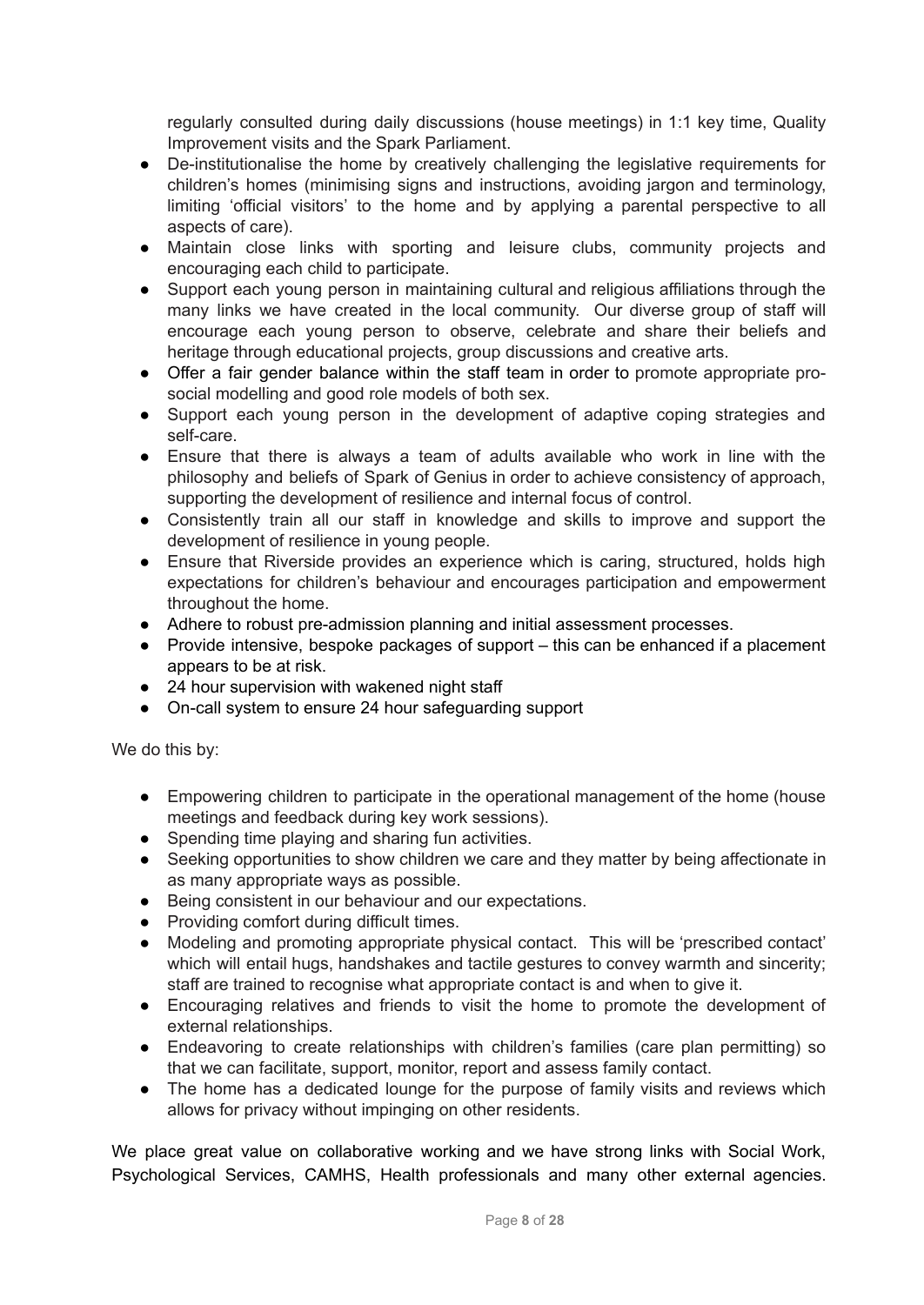Working with the parents and carers of young people in our care can positively affect outcomes for the young people therefore we are committed to the promotion of home contact if this is appropriate. We agree contact arrangements with the case holding Social Worker and the arrangements for managing contact are clearly set out in the child's care plan. Our aim is to support the child, significant others and the placing authority with contact arrangements; and this can be done by providing transport, making space available within the home or by supervising contact if deemed necessary. Our staff team will write up and provide feedback of any observations noted during periods of contact and we will raise any issues which may have arisen, as well as offering advice on adapting and supporting contact arrangements which leads to enhanced and positive experiences for the young person.

Riverside House will not tolerate any form of discrimination, injustice or inequality. Staff are committed to the elimination of all forms of discrimination and to creating equality of opportunity for everyone, regardless of their gender, race, disadvantage, disability, culture, religious beliefs, age, sexuality or social class. Staff will receive training and support to raise awareness of discriminatory practice and the home has a robust 'Anti-Discrimination' policy which all staff will be familiar and confident with. Staff will attempt to build an in-depth understanding and knowledge of each young person so that their insights can be employed in subtle and thoughtful ways to ensure that the child is getting feedback which ensures that they feel valued.

# **d) Riverside House Service Outcomes**

The outcomes we aim to achieve for our young people are:

- To feel safe and valued within a warm and nurturing environment.
- To be looked after by an appropriately skilled and caring staff team.
- To have continuity of care
- To actively learn according to their age and stage of development.
- To be encouraged to develop their own identity, enjoy new experiences and to develop a wider social network.
- To participate in local and wider community based leisure activities.
- To participate in a wide range of activities which promote self-esteem and confidence.
- To develop independent daily living skills such as cooking, personal care and safety.
- To sustain and develop new skills to improve their quality of life.
- To engage and develop new friendships.
- To eat healthily and enjoy a wide range of activities which promote good health and wellbeing.
- To have the opportunity to influence decisions which affect them.
- To participate in an active role in the planning and delivery of the service.
- To participate in educational sessions which support the 24 hour curriculum.

## **e) How the Service Meets these Outcomes**

At all times, we aim to provide a safe and stimulating environment for all of the children and young people placed in our care. The service will focus on delivering realistic and achievable outcomes for children and young people and will follow the National Minimum Standards. The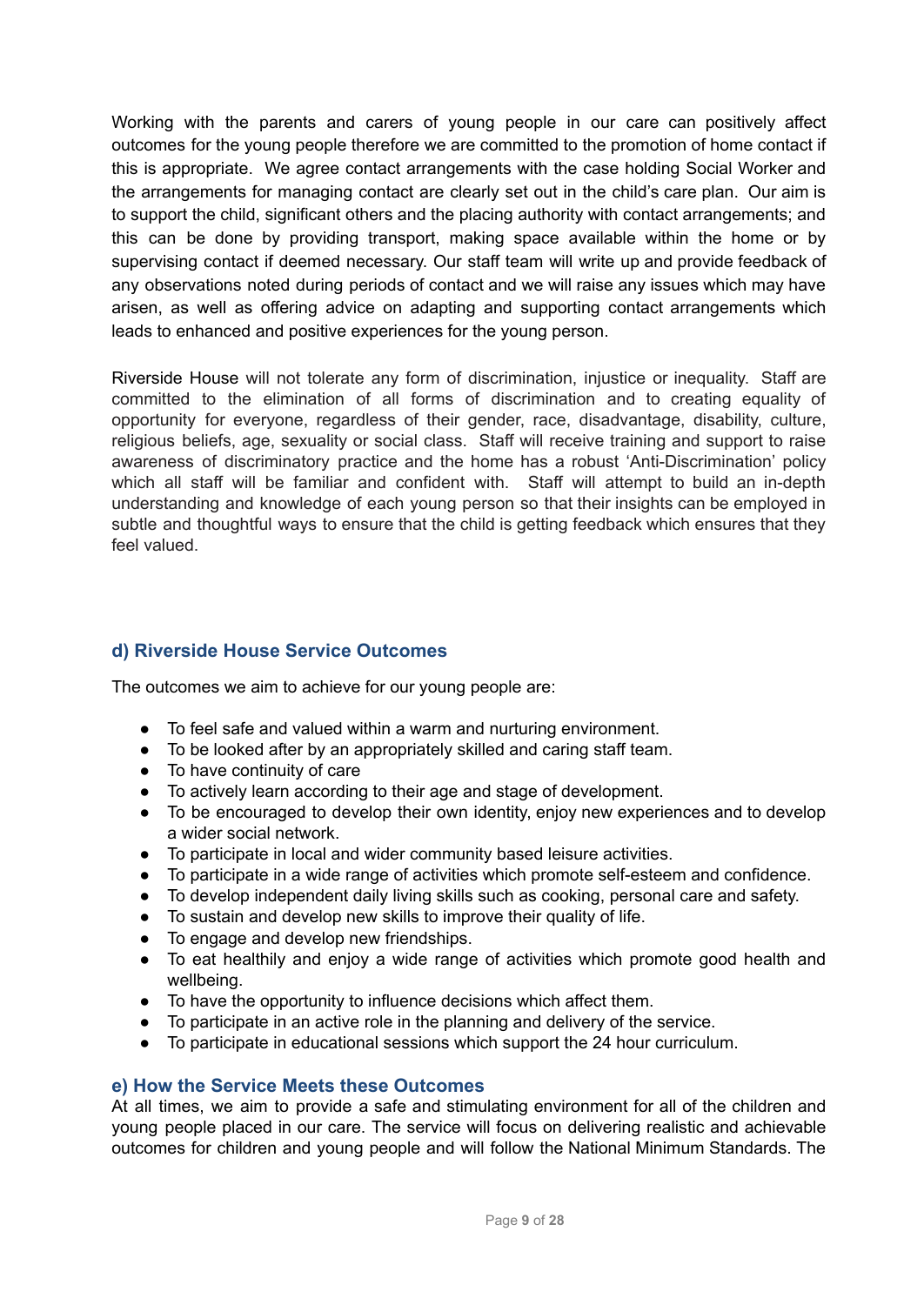Residential Manager and staff team will ensure that safeguarding activities are embedded in the service and health & safety legislation are adhered to.

The service is regularly inspected and monitored by:

- Monthly monitoring reports completed by residential manager
- Bi-monthly audits carried out by service manager or head of service. These visits are usually themed.
- Full and Interim Care Inspectorate inspections
- Regular Quality Improvement audits in relation to the quality of care and support provided, and of the environment
- Health and Safety inspections
- Food Hygiene inspections
- Regular, statutory service of equipment inspections

# **f) About Riverside House, Facilities and Recreational Activities**

Riverside is a large Victorian house set in the village of Newmilns along the bank of the River Irvine, East Ayrshire. The house has a large garden to the rear of the house which can be used for a host of outdoor activities including sports, exercise and gardening.

The house is maintained to a high standard and has very recently seen major improvements to its interior. Within the house, there are very spacious communal areas and six large bedrooms.

On the main floor of the house:

- Large main lounge.
- Large lounge with kitchen facilities and dining table
- 4 bedrooms
- 2 bathrooms

Upstairs:

- 2 Bedrooms
- 2 bathrooms
- Large lounge/games room with television and pool table
- Fully equipped kitchen, available for young people to use
- Laundry

Downstairs:

- Main house kitchen
- Large recreational area
- Self contained flat which can be used as a private family space for contact

There are many opportunities for participation in a wide range of recreational and leisure activities in the geographical area surrounding Newmilns. There are numerous amenities close by including access to shopping, local parks, cafes/restaurants, swimming, dry ski slope, gym, bowling, cinema, libraries, horse riding and ice skating; these activities are all within a short travelling distance and staff will support young people in their chosen recreational activities. Riverside is within close driving distance of large town's Ayr and Kilmarnock, 45 minutes of Glasgow, and 1 hour from Edinburgh, providing our young people with a vast array of experiences and opportunities available.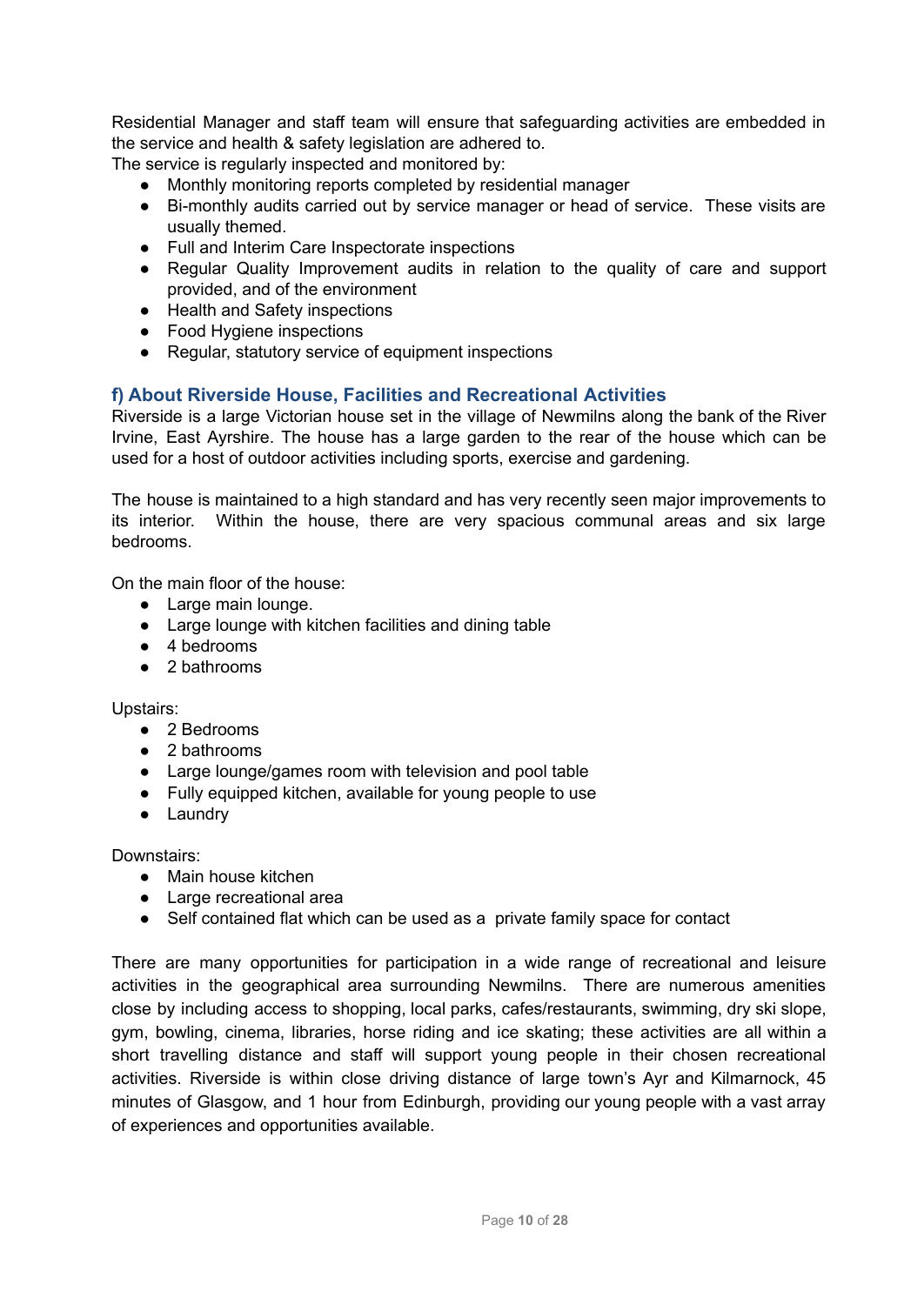We will also encourage our young people to visit places of interest, to go for nature walks in the local countryside, and to join clubs and groups according to their personal preferences and interests. The Riverside staff team will encourage all of our young people to try out new things and to experience new challenges with the multitude of opportunities in the surrounding area, learning across a 24 hour curriculum, broadening their own expectations and to successfully achieve.

# **g) About the Children who will live at Riverside House**

| <b>Admission Criteria:</b>                |                                                                                                                                                                       |
|-------------------------------------------|-----------------------------------------------------------------------------------------------------------------------------------------------------------------------|
| <b>Age Range</b>                          | 10 to 18 years                                                                                                                                                        |
| <b>Gender</b>                             | <b>Mixed Gender</b>                                                                                                                                                   |
| <b>Numbers</b>                            | Up to six young people in the main house with an<br>additional singleton placement which can be used<br>for young people who are ready to live semi<br>independently. |
| <b>Range of Needs Able to Accommodate</b> | Emotional and Behavioural Problems, Autistic<br>Spectrum Disorder                                                                                                     |

# **h) Admission Procedures and Transition Planning**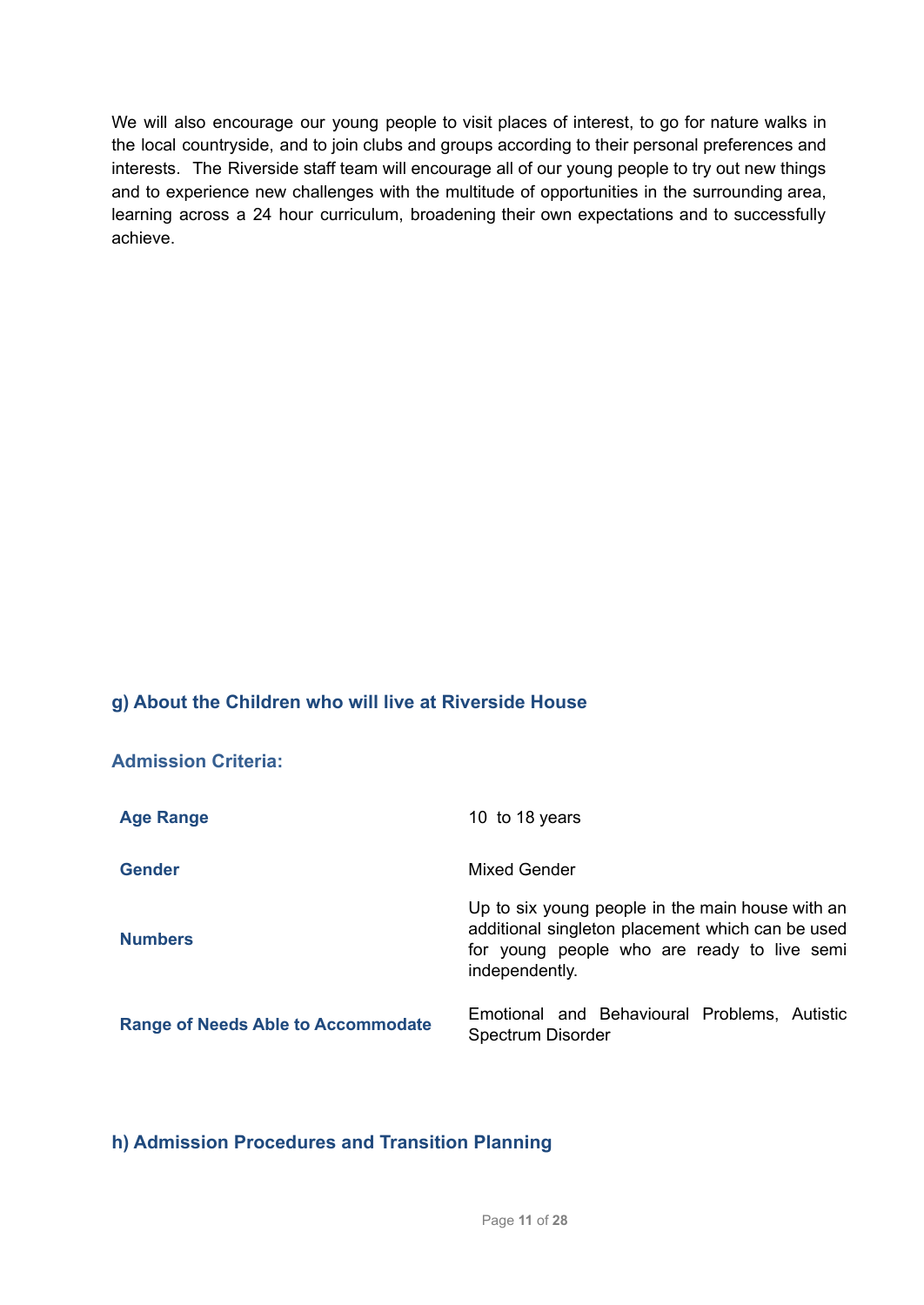We accept placements for children and young people aged between 10 -18 years who will benefit from living within a residential group living environment. The risks and needs of these children are not at a level where an individual placement is required, and there are no critical issues which would illustrate unmanageable risks to other children/young people already in placement.

All admissions are undertaken following an in-depth assessment of needs and risks. Where any risks are identified, these are not seen as inhibitors for placement, but are considered on the basis of the ability to safely manage risk and to put appropriate support plans in place. However, of paramount importance is the safeguarding of children and young people in our care, and therefore we would not accept a child into placement who may pose an unmanageable risk to themselves or others.

Spark of Genius believes in developing child-centred, bespoke packages of care and education and therefore we ensure that we can meet the needs of the child being placed with us and also the needs of the young people already in placement.

We accept same day placements if it is felt appropriate and that a 'quick' transition will benefit the child; providing the objectives of the placement are aligned with the home's purpose, and where appropriate planning can take place. We will also ensure that this does not impact on the current group of young people.

Once a placement has been agreed the process of 'joining' the home is carefully managed in line with attachment informed practise as we fully recognise the importance of pre-placement planning to minimise any possible anxiety and trauma. The young person is very much involved in the planning of his/her transition alongside the local authority and this is carried out at their own pace, in line with their own individual needs.

This process will routinely involve visits to the house, having lunches/dinner, seeing their room, making choices about their own furnishings and décor and spending time with other children/young people and the staff team. This 'positive claiming' process helps the young person to feel that they 'belong' to the house and that their choices and views are firmly valued.

Whenever possible, a home visit will be arranged by the Residential Manager and/or key worker to visit the child/young person in their family home or previous placement, to prepare them for the transition. In addition, a `Young People's Guide' will be forwarded to the young person; and contact will be established with the current carers which will enable any questions that the young person may have to be answered, to provide reassurance and for any concerns which they may have to be resolved.

We will work very closely with the referring Social Worker to gain all of the information required to enable a comprehensive, formal assessment of risk to be completed and to devise an initial 'Placement Plan' which will clearly outline the purpose and aims of the placement beforehand. A designated key worker will be carefully matched with the child; they will meet with professionals, previous carers and any other significant adults to obtain as much information as possible about the child in order to create an accurate assessment of current levels of understanding and functioning. A young person profile will be written which details daily routines, strategies for behaviour management, likes and dislikes and any potential risks and this will ensure consistency of approach by the staff team following admission.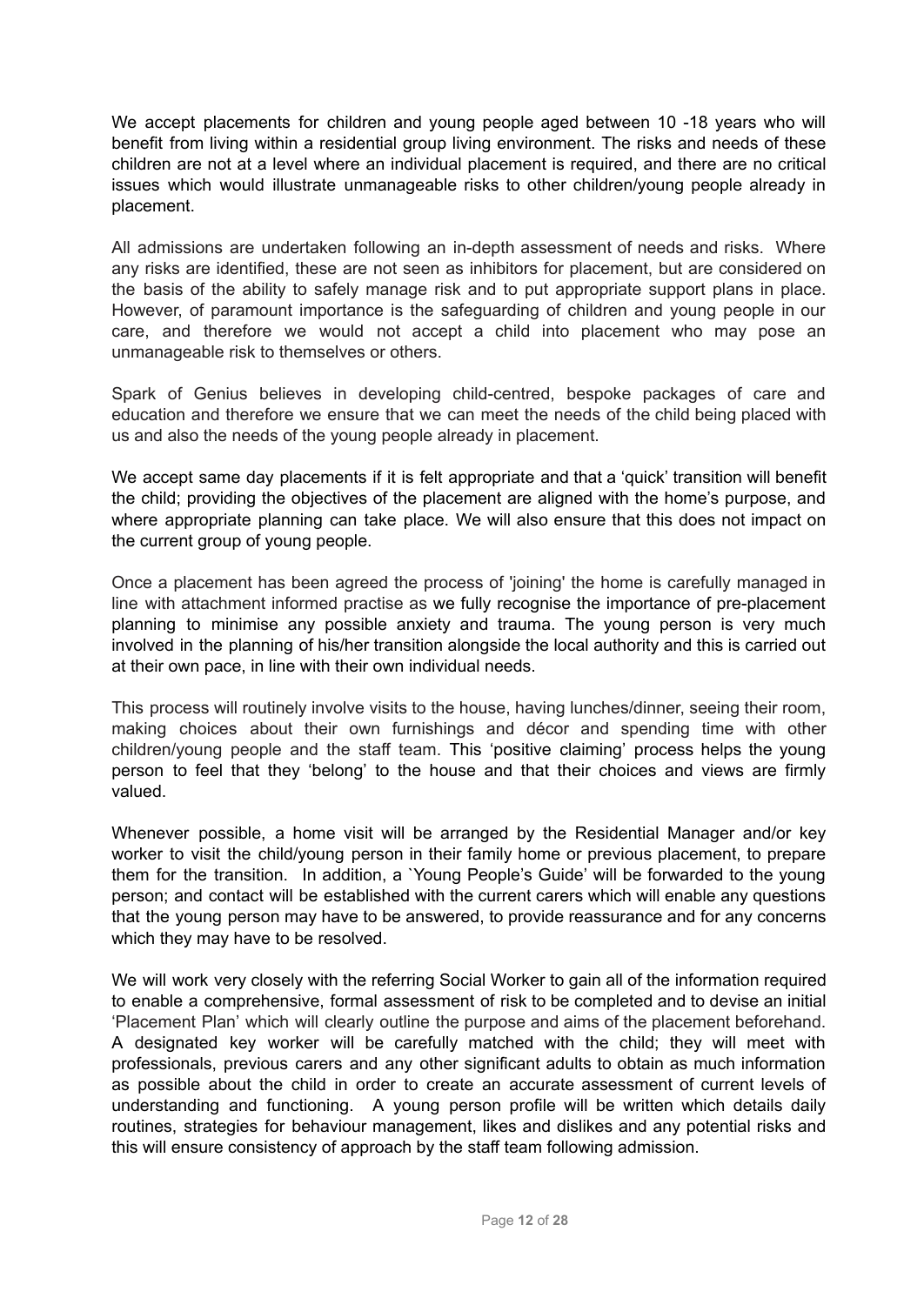A pre-admission planning meeting will always take place prior to admission. In exceptional circumstances, this will take place at the time of admission. A post admissions meeting will also be held within the following 3 working days.

# **Emergency Admissions**

We understand that it is not always possible to plan placements when a crisis situation develops. The need to act quickly in order to meet the young person's need is paramount and therefore we are able to accommodate situations like this as quickly and as smoothly as possible if necessary. Emergency placements are available within Spark of Genius, however we would always like to be notified at the earliest opportunity so that we can manage the transition as effectively as possible whilst minimising any stress for the young person.

In addition to the aims, philosophy and remit of the home and focus of practitioners, transition and exit planning is discussed from the onset of the placement. Our role is to support all children and young people where possible to attain a positive transition to:

**Prepare for Independence**: All staff are aware of the requirements of pathway planning and this is an integrated part of staff training at Riverside. Staff will ensure good multi-agency working and attainment of a young person's goals in this area and this is integrated throughout our work in respect of vocational training, social and life skills work.

**Return Home:** Staff will work closely and sensitively in supporting children to return to their family and community and to provide outreach support services where required.

## **i) Care Planning and Outcomes Measurement**

Each young person will have their own individual residential placement plan, which addresses their particular needs with regards to health, education, emotional and behavioural development, identity, religious and cultural beliefs, family and social relationships, social presentation, communication profile and self-care.

Identifying and improving the outcomes for each young person is a priority area and primary task within Riverside House.

We maintain this focus by utilising:

- Group discussion, case studies, case team meetings and consultation.
- The young person's views, wishes and aspirations.
- Individual placement aims, key tasks, objectives and timescales. These are updated as the child develops and their progress is evaluated.
- Educational attainment.
- Health checks and specialist assessments.
- Structured assessments to chart progress and highlight areas for development.

This data will be analysed on a regular basis by the house's management team and this will then inform updates to the placement plan, statutory reviews and practice. The child's progress within their care plan will be informally reviewed through internal auditing and also discussed formally at regularly arranged reviews and professionals meetings. This is an opportunity to look at the existing plans in place for a young person and the service which they are receiving. Following these reviews, the placement plan can be amended to take into account any changes in circumstances, concerns or issues.

## **Access to Records**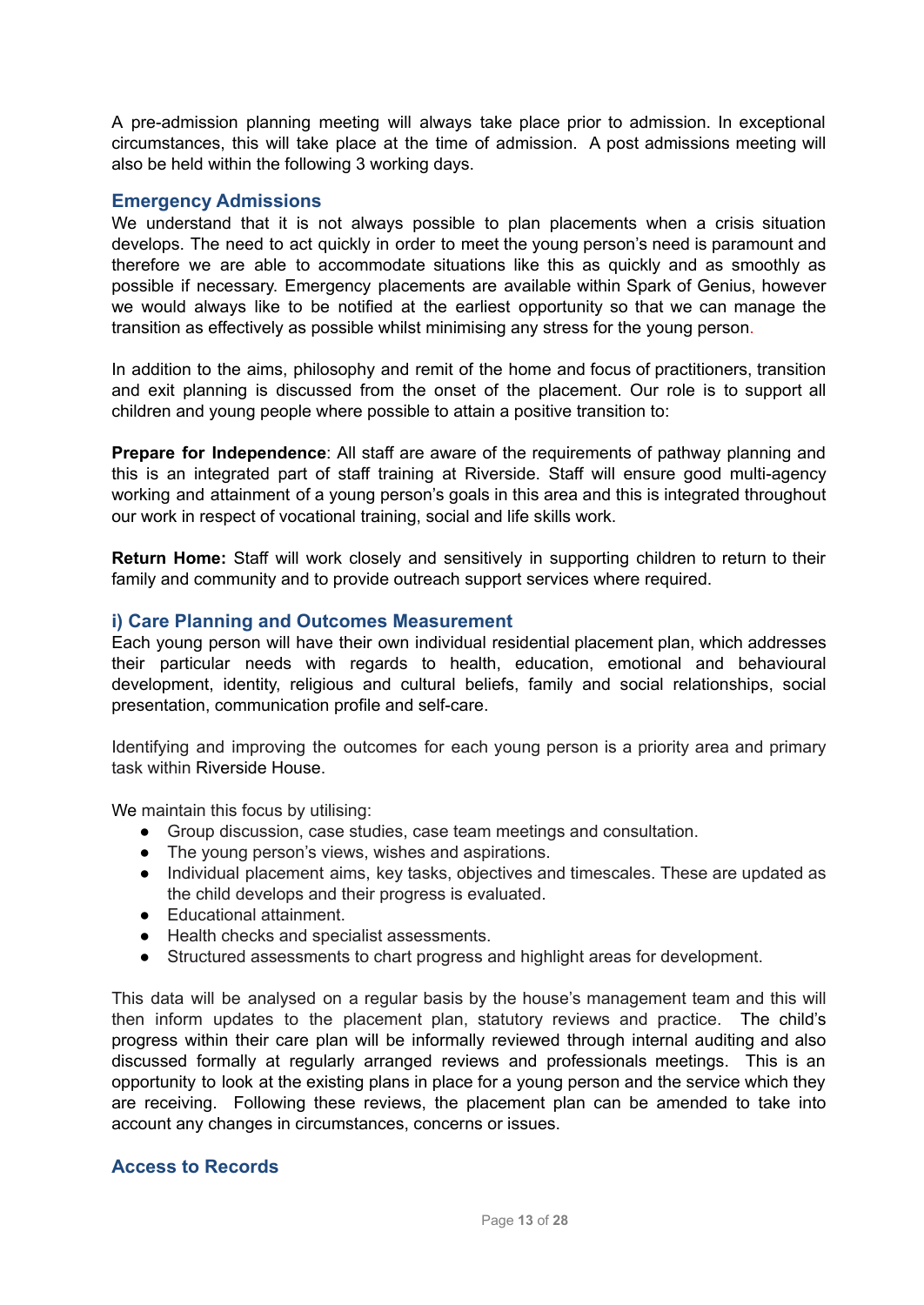Except for information/material held in the confidential section of their files, children will be actively encouraged to take an interest in records held on them; to be involved in the personalisation and writing of their files and to read and comment on them. Any information held on a child's file which has been written by a third party or does not have the permission of the author to share will not be shared with the child, and will be held confidentially. Before records or files are shown to children, consideration will be given to the likely effect of sharing the information. However, all information contained outside the confidential section is normally accessible. If in doubt or if there are concerns about the likely effect on the child, the manager will be consulted.

Should staff need to share information provided by previous carers or third parties they will:

- Read the records/reports beforehand:
- Speak to the authors if possible;
- Collate the records in chronological order;
- Give thought to what questions the young person may ask;
- And/or what other information may be required;
- A note should be placed on the Daily Records each time a child has access to records or his/her file.

# **j) Safeguarding Children and Young People**

All staff will endeavour to build warm relationships to create emotional security in the belief that children are more inclined to seek understanding of past experiences from a secure position.

We will we do this by:

- Spending time playing and sharing in fun activities.
- Seeking opportunities to show children that we care and that they matter by being affectionate in as many appropriate ways as possible.
- Being consistent in our behaviour and our expectations.
- Providing comfort during difficult times.
- Modelling and promoting appropriate physical contact; this will be 'prescribed contact' which will entail hugs, handshakes and tactile gestures to convey warmth and sincerity.

The key worker will ensure that:

- The child is registered with local health services and attends all appointments.
- The child is supported in attending any prescribed therapeutic services.
- The social worker maintains regular contact and ensures statutory reviews are upheld.
- The care plan and individual risk assessment is kept up to date and adhered to.
- That an individual health plan is maintained which will chart medical history, monitor personal care and raise awareness of physical, emotional and sexual health issues.

All staff in the home will have access to training in the delivery of sexual health advice, the dispensing of medication and dealing with issues of substance misuse. We maintain close links with the local child protection committees which provides both training and support to staff and the home has a comprehensive 'Child Protection' policy which all staff will be familiar with. The reporting protocol is displayed in offices with clear guidance on the reporting of incidents being given to every child within the 'Welcome Handbook'. This is reinforced during group discussions, 1:1 key time and on notice boards. This encourages secure attachments and helps to build warm and nurturing relationships with staff. At Riverside House a register is maintained of all visitors and anyone who is unknown to the staff team is required to provide official identification.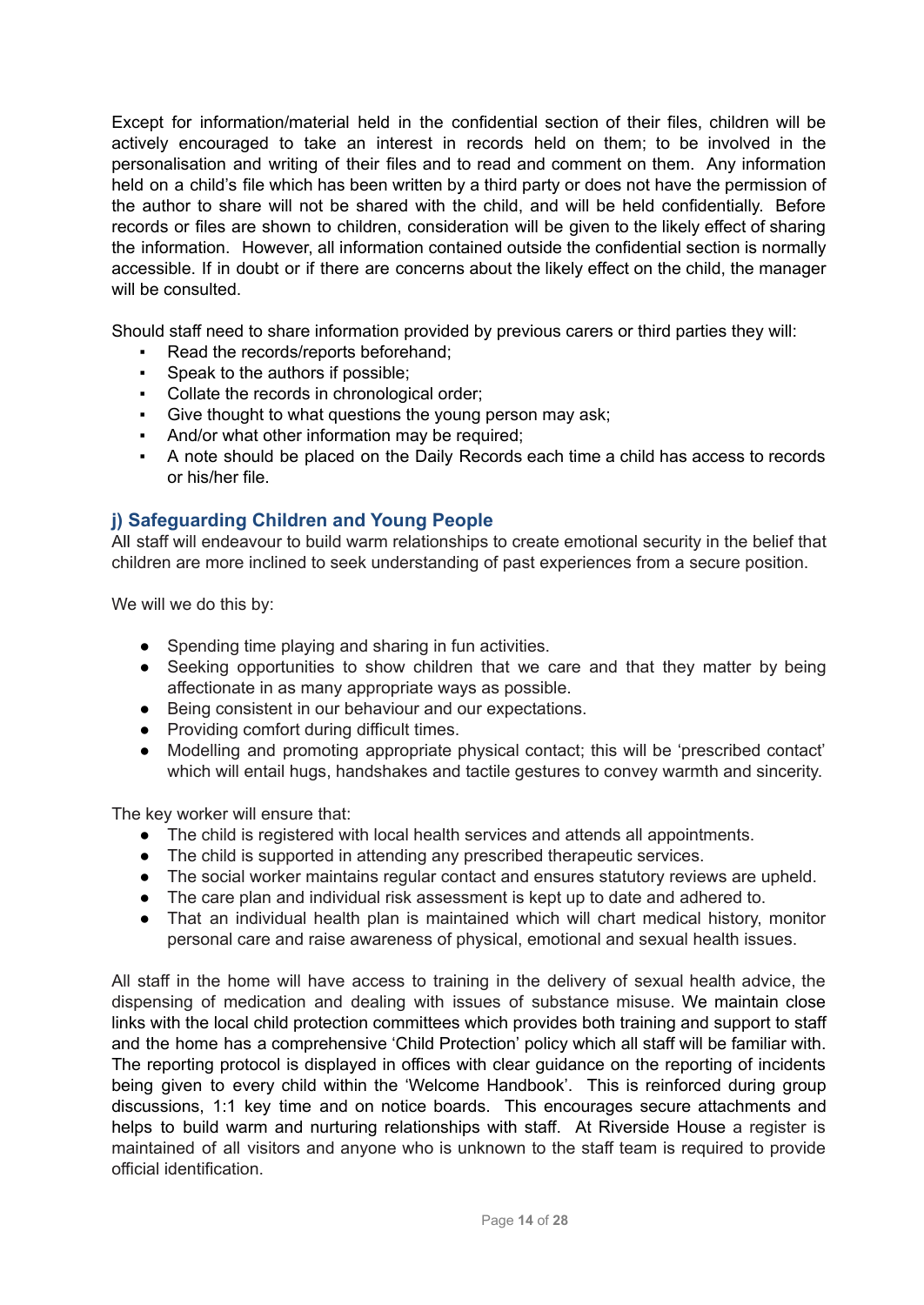We will ensure that we protect each young person from teasing or bullying by assessing the potential risks and by challenging **all** occurrences. Every incident and complaint will be recorded, investigated and reported to the placing authority. Support will be given to both the young person experiencing and displaying the bullying behaviour. The home has comprehensive 'Child Protection', 'Suggestions and Complaints' and 'Anti-Bullying' Policies which all staff are familiar with. Additionally, 'child friendly' versions are available.

All staff have access to training to cover these areas:

- Child Protection
- How to deal with a Child Protection disclosure
- Multi-agency commitment
- Internet Safety Policy monitoring and support and awareness raising
- Promoting awareness of personal safety via discussion, learning resources, role modelling, guidance and encouragement
- Aim to reduce absences/missing young people
- Risk assessment compilation
- Safer recruitment checks
- Adequate staffing levels
- Staff training and development
- Monitoring of visitors and home contact supervision

Staff always listen to children and young people and take seriously any concern or allegation which is made. They are careful to avoid leading questions or promises of confidentiality. Any significant event will be reported to the Care Inspectorate via Eform. The manager will maintain contact with the Child Protection Officer (CPO), the child's social worker, and the police where necessary in relation to any allegation made against staff.

## **Managing Allegations**

The Residential Manager is responsible for coordinating any Child Protection referrals, concerns and allegations. Spark of Genius has a comprehensive policy which is referred to by all staff and which contains the necessary guidance and instruction. Once a concern or allegation has been made or raised – the Residential Manager will inform the organisation's Child Protection Officer (CPO) and then will notify and co-operate with the local authority via the child's social worker. The Care Inspectorate will also be notified via Eform.

In consultation with all parties, decisions will need to be taken about the ongoing safety/placement arrangements of the Child(ren) and the alleged perpetrators e.g. it may be necessary to move/ or suspend staff or move/transfer children to another house or placement. The Care Inspectorate will be updated accordingly throughout the process.

Staff are trained within mandatory child protection training on how to respond to allegations made by children in their care and this includes how to respond verbally, how to record and the reporting structures they need to operate within. The placing authority of each child placed will be made aware of the need for such procedures and enter into an agreement with the Residential Manager as to how these will be used when the child is placed.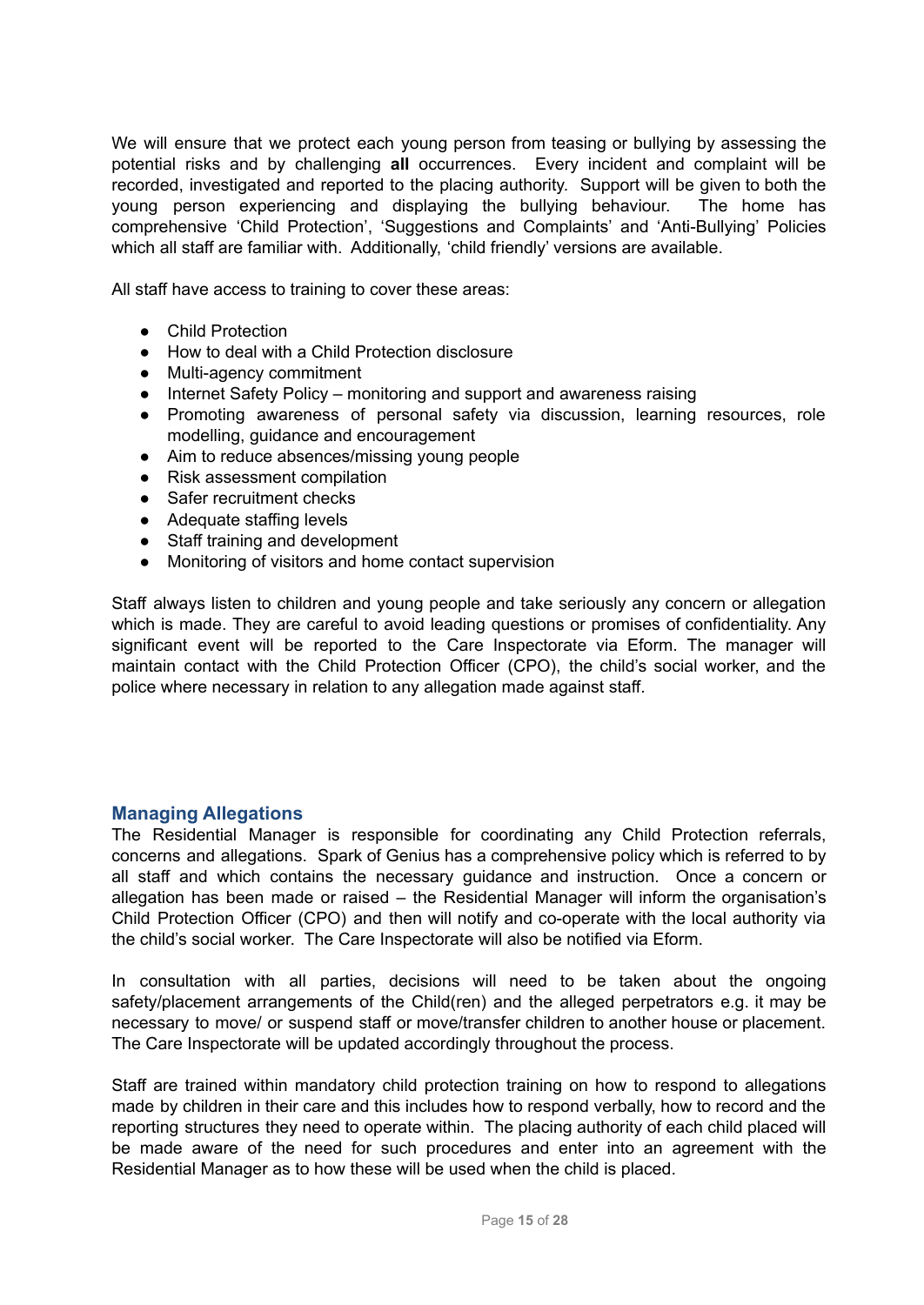The Registered Manager will also complete a quarterly monitoring report in respect of the operation of the home. As part of these processes, young people, families and other professionals will consulted regarding the quality of care being received by the children and young people who live there.

## **Sexual Exploitation of Young People**

With regards to sexual exploitation, we are very proactive and will focus on early identification and intervention strategies in working with young people who may be deemed to be at risk. We are aware that all vulnerable young people, both male and female, are at risk of sexual exploitation, therefore we will raise awareness and protection of all of our young people will be our main aim. Any young person thought to be at risk of sexual exploitation will be assessed using the Spark of Genius in-house risk assessment tool, with appropriate measures put in place, in conjunction with local authorities, in order to safely manage the placement and progress the placement plan. We also have a sexual exploitation trainer within the team.

## **Threat of Online Sexual Exploitation of Young People**

Spark of Genius are aware that there is a serious threat of the young people being exploited online and as such we are committed to implementing the framework set out by The Child Exploitation and Online Protection Command (CEOP). We do this by ensuring staff are armed with the knowledge to identify the young people who may be vulnerable to exploitation, and know what to do when they are identified. There is an organisational commitment to implementing the following: Working in partnership, staff training, IT policies, increasing the young people's knowledge, increasing the young people's resilience and maintaining a commitment to the principles set out by CEOP.

# **Threat of Radicalisation of Young People**

Spark of Genius are aware of the serious threat of young people becoming radicalised and as such we are committed to to implementing the Prevent Strategy set out by HM Government. We do this by ensuring staff are armed with the knowledge to identify the young people who may be vulnerable to radicalisation, and know what to do when they are identified. There is an organisational commitment to implementing the following: Working in partnership, staff training, IT policies, increasing the young people's knowledge, increasing the young people's resilience and maintaining a commitment to the principles set out within the Prevent Strategy.

## **Gang Activity**

Spark of Genius are aware that when a young person goes missing they may become involved or associate with 'gangs'; and we will work with the young person to raise their awareness of the dangers of becoming involved in 'gang cultures'. We will support all young people who are already associated or a member of a gang, to protect them from the associated risks of gang activity. Spark of Genius recognise that friendships within groups are a normal part of growing up, and these groups must be distinguished from 'street gangs'.

We will:

- Make a return home a positive experience for the young person
- Take time to listen to young people
- Raise awareness of 'risky' behaviours
- Educate young people about 'healthy relationships''
- Find ways to work with the 'push-pull factor' for going missing by listening and talking to young people when they have been missing from placement.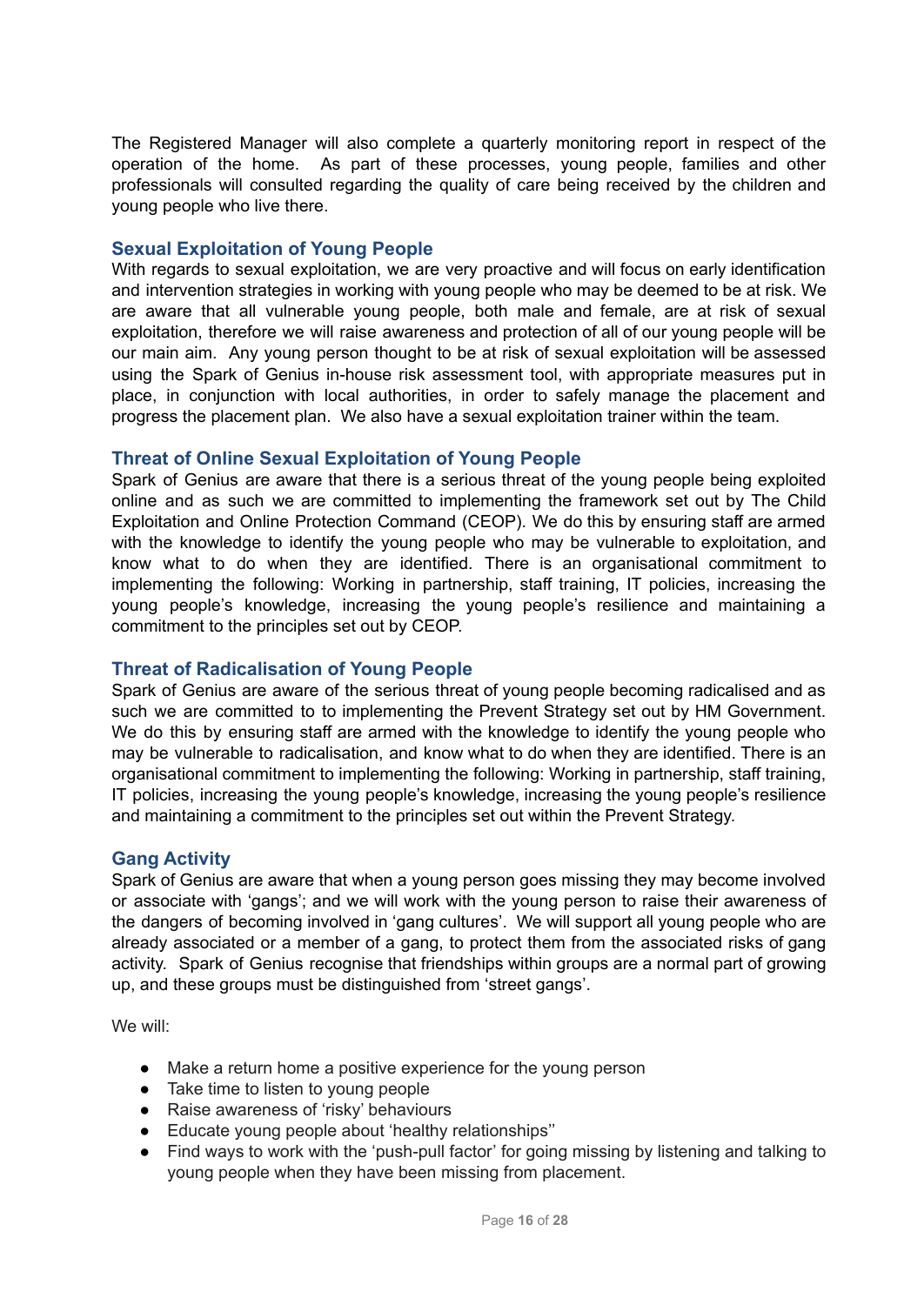- Support young people in making positive attachments and in building relationships within the house
- Support building self-esteem in young people
- Address any issues of bullying of young people
- We will work with a restorative justice approach
- Give young people a voice and to support them in feeling safe,to enable them to speak out
- Ensure that all the young person's medical needs are attended to
- Be aware of the difference between young people gathering together to socialise and gang membership.

## **k) Consultation with Young People, Families and External Agencies**

Each young person will have a designated key worker who will be carefully selected due to their similar interests and proven ability in establishing a positive and strong relationship with their keychild. They will use attachment informed practice to make connections and create bonds of attachment with the young person.

They will be supportive, work closely with the social worker and family, familiarise themselves with the child's likes and dislikes, organise their medical and health appointments, be responsible for the upkeep of case files and schedule weekly one to one keytime sessions to ensure that the young person is content, making progress and achieving the goals within their care plan.

We have daily informal opportunities to meet as a group over meal times to enable everyone to talk about their day, resolve any issues which may be "around" and to discuss plans and events. This is complemented by formal opportunities such as weekly young person's meetings with an agenda, part of which is set to address things such as choosing menus, activities etc., and also to address any points which the young people may wish to add. The agenda is coordinated by the nominated house representative.

We carry out annual stakeholder surveys every April which includes electronic employee surveys, young people questionnaires and surveys sent to all parents/carers, external agencies and professionals. A response leaflet is created using a 'You Said, We Did, We Plan to…' format and this is shared with all participants.

There is a formal complaints and suggestions system that the young people and their families may use if they wish to address a particular concern or make a suggestion for improvement. This is usually addressed by the manager but can be referred to an external complaints person if the young person is not satisfied with the outcome. This will usually be a member of the senior management team. There is also a text line accessible to staff and young people these messages will go to Zak McIlhargey, Managing Director, and Jackie Blair, Director.

# **l) Anti Bullying Procedures**

Bullying at Riverside will not be tolerated; and within the house and organisation we have a clear 'Anti-Bullying' Policy. A copy of this is available for young people to access at any time and the ethos of the home is such that an open and honest culture is promoted. If bullying does occur, our focus is upon educating young people on what bullying behaviour is; how their behaviour was; or could be perceived as being bullying; and giving the young people different strategies to try and to address their presenting behaviour and responses to others. At times bullying behaviour can be resolved as a group through house meetings, though restorative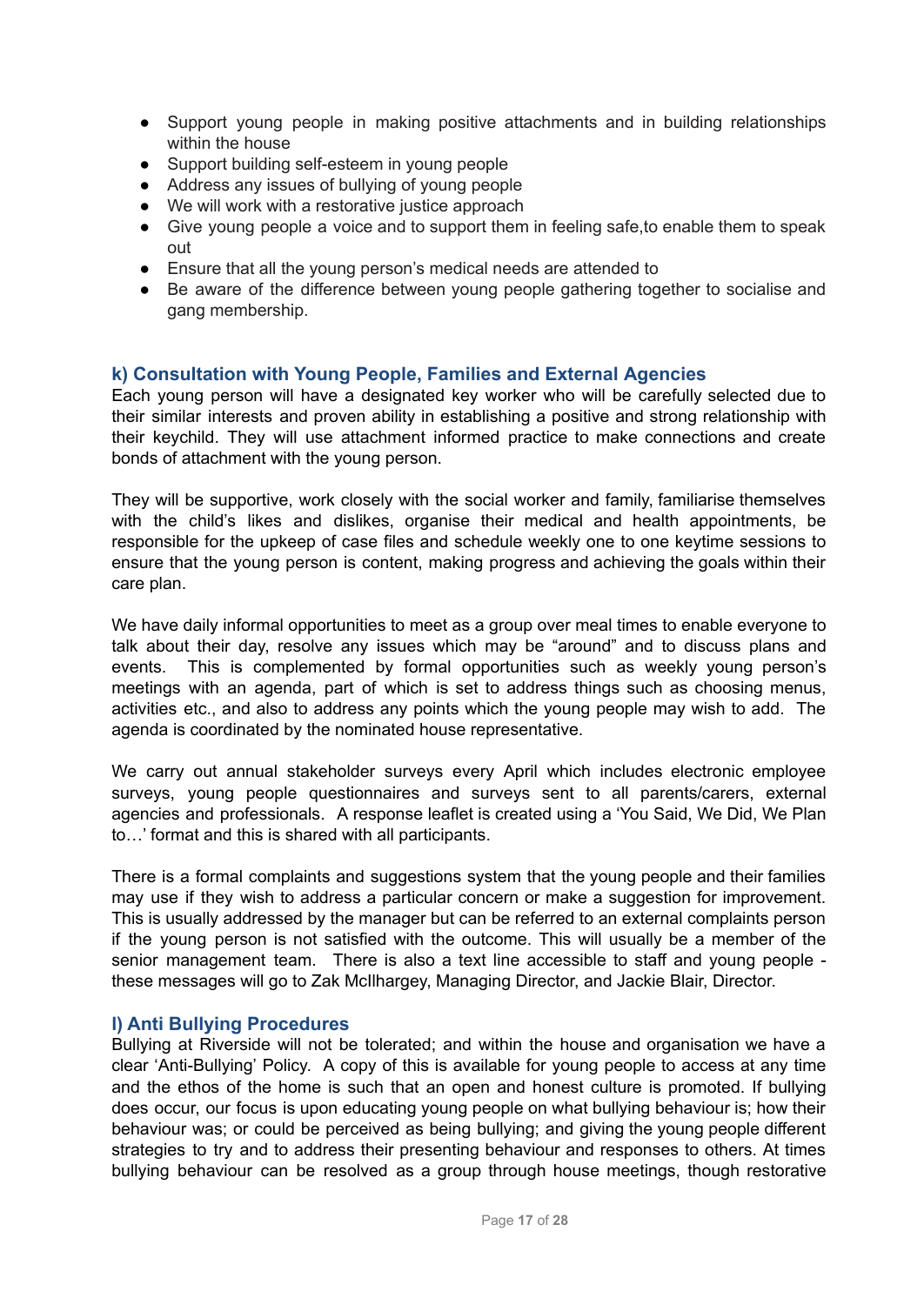meetings may need to be arranged between the young people involved. At times consequences are given and, or, reparation work can be undertaken. Bullying is also addressed in weekly key time sessions and in collaborative working with education colleagues where applicable.

# **m) Promoting Cultural, Linguistic and Religious Needs**

As part of the implementation of our 'Equality and Diversity' policy, young people resident at the home are encouraged and supported to pursue any religious practice of their choice. Information about local centres of worship including Mosques, Temples and Churches of different denominations will be provided by staff, and young people wishing to participate in their respective religious practice will be fully supported by staff to a place of worship.

Within the home, young people are given privacy and space to follow their religious beliefs e.g. private time to pray is made available as well as the provision of relevant literature about different faiths. The quiet room in the home can be used as an area for mediation and prayer as well used for recreation and other necessary meetings. Staff will ensure that food and cooking arrangements are sensitive to different cultures and belief

## **n) Anti-Discriminatory Practice**

Staff will provide assurance to all young people in our care about our commitment to challenge and to remove any forms of individual, institutional or structured discrimination, whilst promoting an awareness of anti-discriminatory practice through ongoing training and support. Set out below are principles which we aim to adopt, communicate and implement in the house:

Principles:

- Within Spark of Genius, young people should not be discriminated against for any reason.
- Racist behaviour will not be tolerated and any such behaviour will be challenged and dealt with appropriately.
- Sexist attitudes will be challenged and discussed.
- No pornographic material will be allowed within the home, and no books or pictures deemed offensive to women or men will be displayed.
- No young person will be excluded from a home because they are disabled, unless the layout of the building precludes them from physical access.
- Staff will not discriminate in their treatment of young people on the grounds of their disability or any other reasons.
- Staff will promote an awareness and understanding of disability in young people in their care and therefore work towards ensuing the best positive outcomes for individuals and others.
- Stigmatisation of any young person and for any reason is totally unacceptable.

## **o) Children Missing from the House**

We work very closely with the local police to utilise missing person protocols and policies. Our procedures clearly interface with children's individual placement plans plans to set clear expectations for each and every child in our care. Spark of Genius is aware that when a young person goes missing or runs away regularly from the home or school, this could be an indicator that the young person may be becoming involved in sexual exploitation or gang activities. Spark of Genius will work with the Local Authority and Police to address this immediately, sharing information to ensure that we find a way to encourage the young person to make alternatives decisions.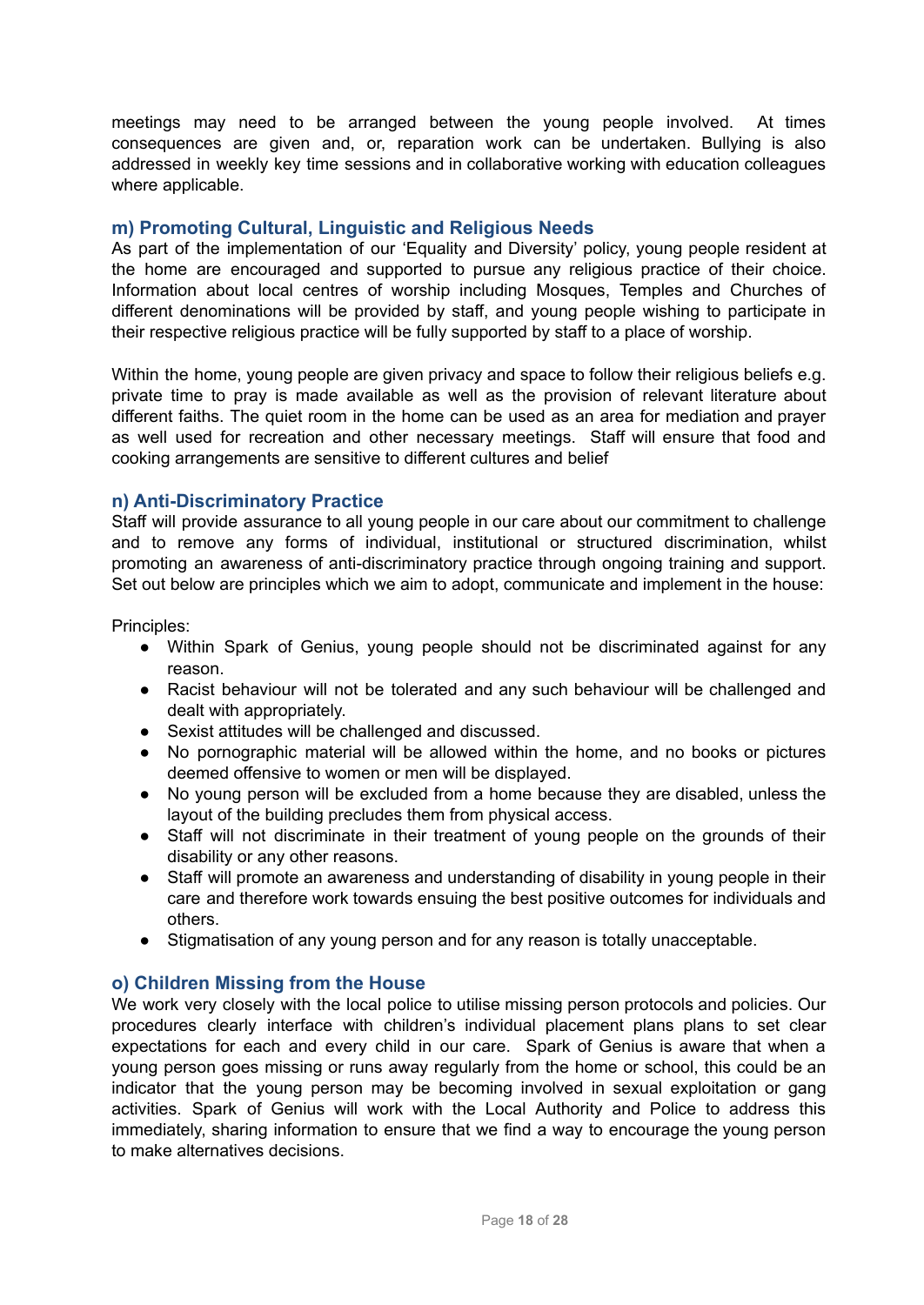Above all, we will:

- Maintain contact with the young person, where possible, via phone or text.
- Actively search for the young people where appropriate alongside the Police.
- Engage in a one-to-one discussion with the young person about their whereabouts, and let them know that we are concerned about them.
- Support the young person in building trust and making positive 'attachments'.
- Make time to listen and understand each young person's self-perception and seek to empower them in their lives (internal focus of control).
- Encourage young people to make safe choices and to minimise any potential risks.
- Promote the experience of success by setting attainable targets and celebrating achievements.
- Ensure each young person has a clear understanding of the need to maintain behavioural boundaries.
- Regularly review risk assessments and Care Plans.

Robust risk assessments are in place for all young people to minimise risk and good staffing ratios are observed. There is a clear procedure which is to be followed in the event of a child going missing. Staff are familiar with this procedure and a copy may be made available to parents/carers if they wish. When the child returns to the home, staff will notify the Police, the social worker, on call manager and any other significant adults.

## **p) Suggestions and Complaints**

Riverside has a clear and detailed policy regarding suggestions and compliments, and all staff and young people are familiar with these processes. There are child friendly suggestions and complaints leaflets designed by our young people themselves and information on these processes is detailed in the Young Person's Guide. We have an 'open door' policy in which young people are given the opportunity to air grievances with management and staff, in group discussions, during 1:1 key time and through their social worker, advocates, regulators and any other professionals they feel comfortable discussing with. Young people also have access to a telephone at all times (independent advocates and helpline numbers are prominently displayed). There is also a free text helpline for young people to use if they wish to make contact with external management.

The Care Inspectorate visit Riverside once a year for regulatory inspection and young people, should they wish to do so, may contact them at any point. Riverside House also receive quarterly visits from external management to audit the operations and quality of the house as well as monthly management audits. These formal processes accompany regular internal auditing and monitoring by staff and management.

## **q) Emergency Procedures**

Health and Safety issues are given the highest priority. Whilst all care is taken with regard to health and safety, unforeseen emergencies can occur. If this should happen, staff will remain calm and follow procedure. Staff are clear about how to contact emergency services and how to contact senior and emergency support staff out of hours. Any emergency situation will be notified to the Care Inspectorate.

The building is equipped with a fire alarm system, there are clearly identified escape routes and all firefighting equipment is checked in accordance with regulatory requirements. In addition

● Fire instruction is given to all regular staff annually.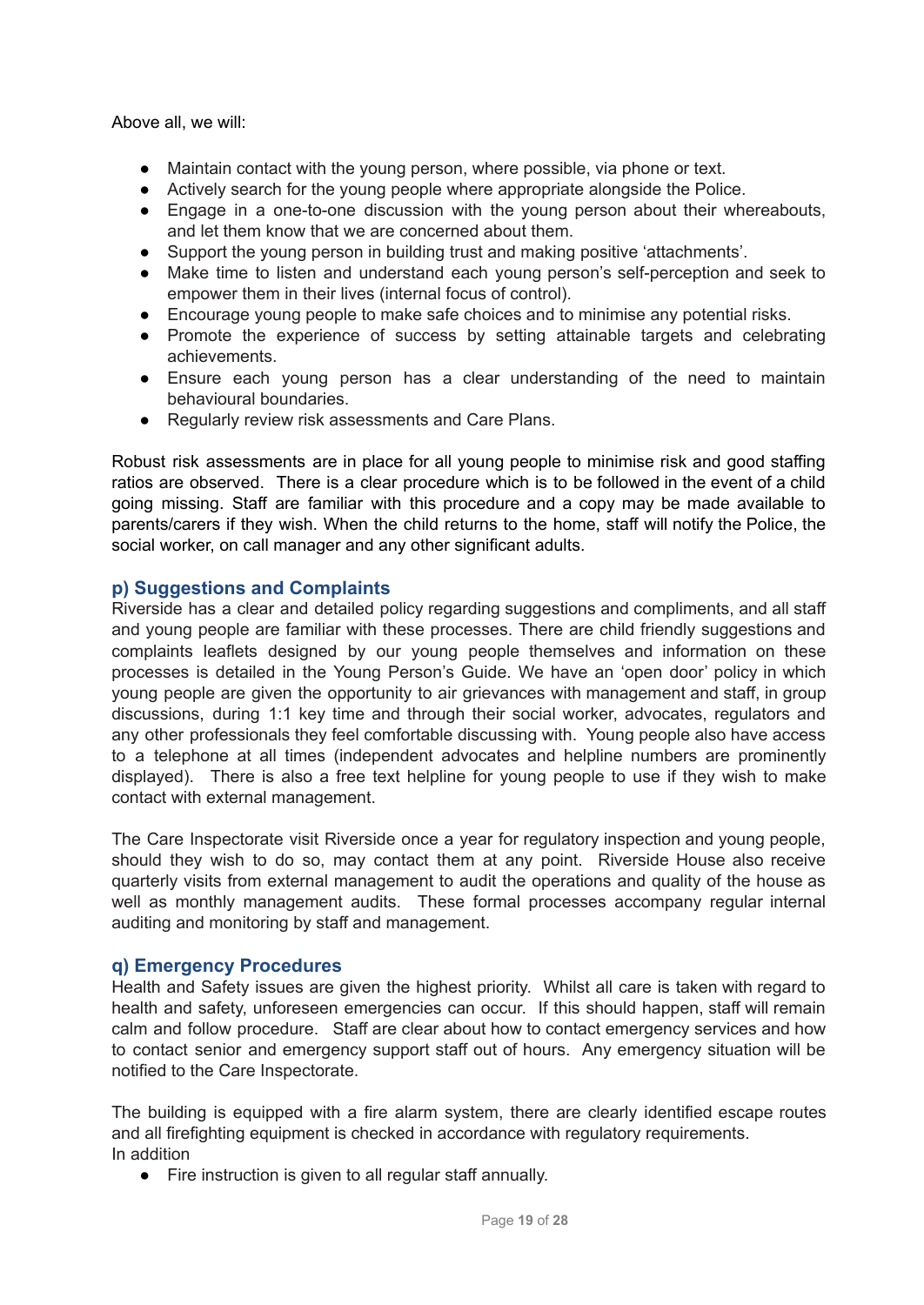- Any sessional or agency staff are given fire instruction at the commencement of any shift.
- All children are given fire instruction quarterly.
- Any new child admitted is given fire instruction at admission.
- Visitors to the home are given fire instruction as appropriate to the length of the visit
- Fire drills are held quarterly at varying times of the day, across all shifts.

A fire drill is conducted within the first week whenever a new child has been admitted to test and assess their understanding of instruction, and response to an emergency evacuation. All young people have a personal emergency evacuation plan (PEEP) outlining any additional support they may require in the event of an emergency. There will be illuminated, clearly signed fire exits and the signage within the house indicates the route to be followed. There is emergency lighting which is inspected and tested in accordance with regulatory guidelines. There are designated fire wardens within the house across all shifts who will coordinate any evacuation procedures.

If for any reason the building has to be evacuated, the young people will be moved immediately to the Caledonia School, Glengarnock and staff will have a set of keys and access to the code in the event of this being necessary.

# **3. Promoting Positive Behaviour**

All of our work is underpinned by best practice and available guidance and as an organisation we feel it is imperative to maintain a progressive knowledge of informed behavioural management practice models. We have therefore adopted Therapeutic Crisis Intervention (TCI) as our behaviour management model. To support each young person in developing adaptive coping and self-management skills all staff are trained in this accredited training programme. The core of this training is to provide care workers with the skills and knowledge to support and teach young people positive responses and coping strategies to any difficult situations and environments.

This training teaches staff to:

- Prevent and/or de-escalate a potential crisis situation involving a young person
- Safely and therapeutically manage a crisis situation
- Be able to help children and voung people improve their coping strategies
- Initial training over four days and then refresher training in line with policy and guidelines
- Competency checks will be carried out and assessed through practice observation and in debriefing/post crisis sessions following any incidents.

The main focus of this training is on teaching staff to de-escalate potentially volatile and violent situations using their relationship with the young person and the behaviour support techniques taught on the training. The framework highlights to staff the most important tool they have when working with young people is themselves and treating young people sensitively. consistently and in a caring way is one of the most important contributions we can make.

The framework puts huge emphasis on de-escalating situations in the early stages of crisis, however, in cases of extreme behaviour which may result in physical harm or serious damage to property, and when all efforts to exert control have been exhausted, adults are taught in the training to 'safely hold' a young person as a last resort to keep them safe. Physical restraint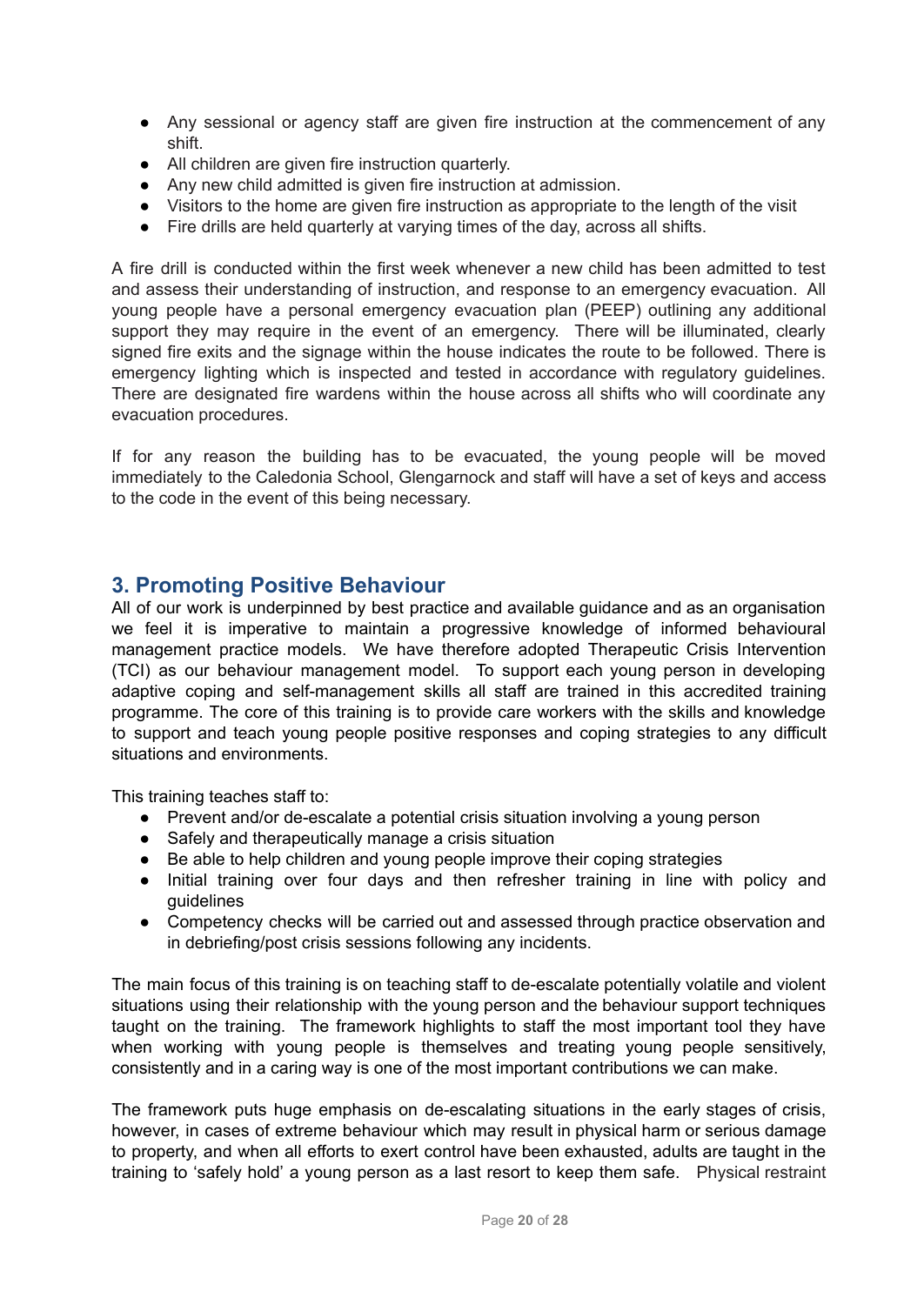will only be used if it forms part of the care plan and has been agreed by the placing authority and has been discussed with the young person on admission.

The Risk Assessment and Management Plan (RAMP) will detail the best intervention strategies to employ in order to avoid physical intervention and to defuse any challenging behaviour; this is updated every three months as a minimum and always following any serious incident or change in circumstances. The RAMP will indicate whether a young person would need to be prevented from leaving the home, this would be based on clear risk assessment that they or others would be placed at significant risk. This will be agreed with the placing authority as part of the care plan for the child. This may include the local authority, placing authority, family members, transport and local police. If a young person leaves the home without permission then an individual reporting protocol is in place which reflects their individual risk assessment and care plan goals.

Our positive behaviour reinforcement reward systems are key in managing and promoting positive behaviour and are based on the sound understanding of the needs of our children, this is continually reinforced and good behaviour is always highlighted and praised. Every child has a bespoke plan developed based on their own areas of difficulties and strengths which we wish to continue to develop; any consequences and rewards are reviewed by the Residential Manager to ensure that they are age and stage appropriate.

## **Child Centred Practice**

Experience in the residential child care sector has shown that simply containing vulnerable young people is relatively easy. The challenge is to provide a healing therapeutic environment which introduces a different belief system for these young people. These beliefs about themselves others and the world can transform the inner thinking of the young people and consequently impact positively on their behaviours.

This long term transformational change is effected through staff expertise in the use of the Every Second Counts (ESC) model. Staff teams are trained in ESC which places emphasis on the importance of building professional, positive and productive relationships with the young people we care for. Everyday interactions at the park, in the car or in the supermarket become opportunities for dynamic change in possibilities for a young person. The creation of a therapeutic environment where young people can learn to trust themselves and others effectively promotes long term change in the lives of these disrupted and vulnerable young people.

Every Second Counts is our own, in house training programme for residential workers. It is a two day training course, delivered by specific Every Second Counts trainers. The group of trainees is mixed in terms of experience.

The course aim is to provide those who work directly with young people with the necessary theory and practical advice required in order to provide safe, effective care in the first instance. While this initial introduction provides elements of theory within the content, the main theme of the course is to allow staff to discuss the role and share their experiences. There is an ideal opportunity for staff with a mix of experience to gain practical, everyday advice about their job and the challenges they face every day.

Course Content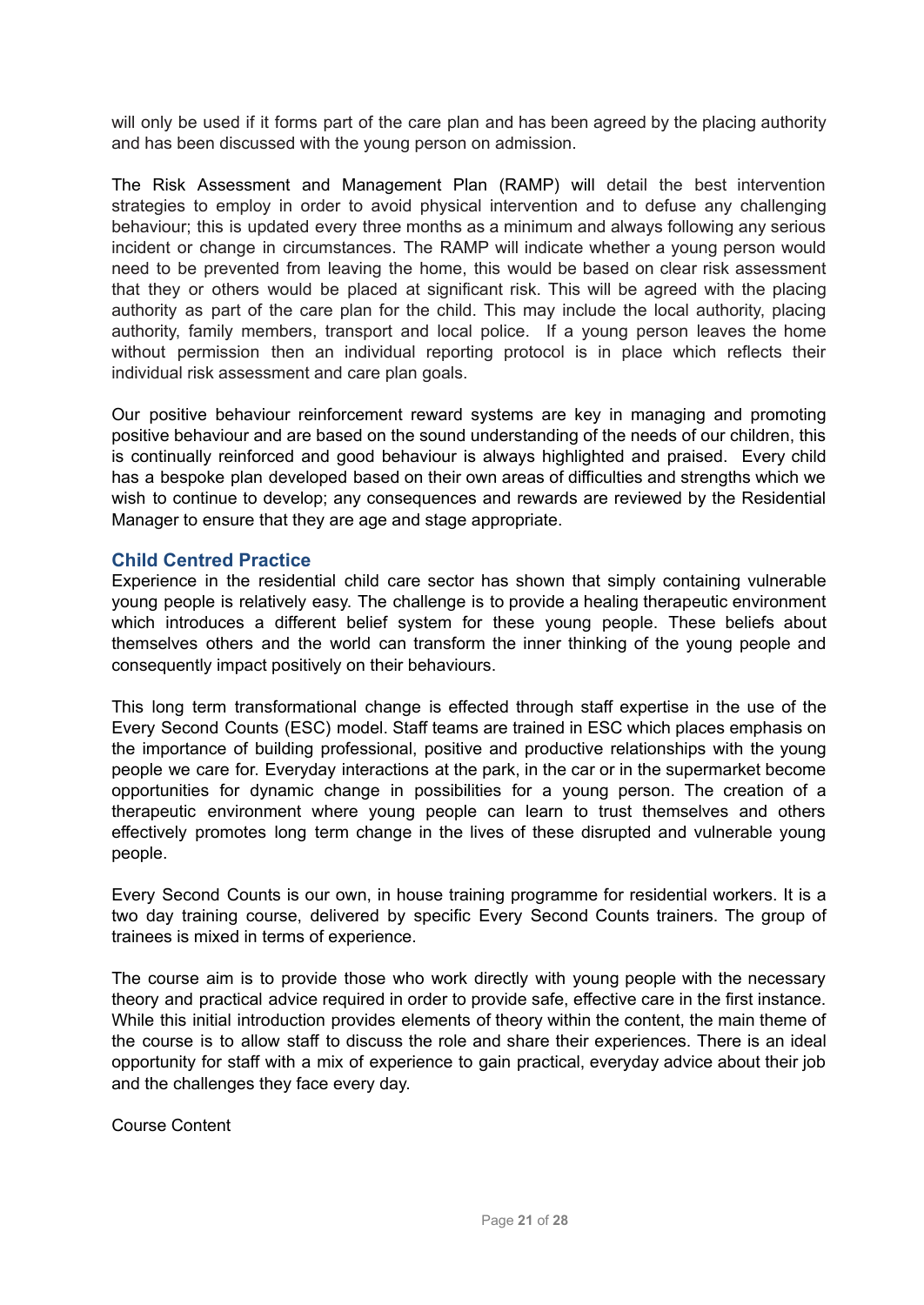The role of residential worker

The principles of the Health and Social Care Standards

The young people we support

Corporate parenting

Our professional responsibilities

Beliefs, values and attitudes

IPART theory

Attachment theory

Legislation

**GIRFFC** 

Care planning

Safe care

Our professional approach

Building relationships

Residential worker toolkit

Many of our young people do not engage with adults they don't know, nor do they have much experience of using emotional language to reflect on their difficulties. However, Spark of Genius, in partnership with a number of different partner agencies, principally local authorities/county councils, social work, education, and health professionals have used and will continue to use talk based therapies for individual young people and all young people on admission are made aware that we have a psychology team and that they can at any time request individual support from the team. For those that want to explore thoughts and feelings more directly, Spark of Genius will either directly deliver or facilitate a range of direct and online approaches including CBT, counselling, solution oriented approaches, NLP, play, group and equine therapy.

## **Psychological Support**

Many of the young people Spark of Genius look after have experienced rejection from previous carers or placements and have great difficulty in attaching, trusting and relating appropriately to others. Spark has a commitment to stand by these young people through their difficulties and work with them and others to transform their lives. Marie Holmes is our clinical psychologist.

Dr Holmes is registered with the Healthcare Professions Council (http://www.hpc-uk.org/check/) and maintains professional links to a number of clinical psychology colleagues, both in the NHS and private sector including Mr Tommy Mackay, a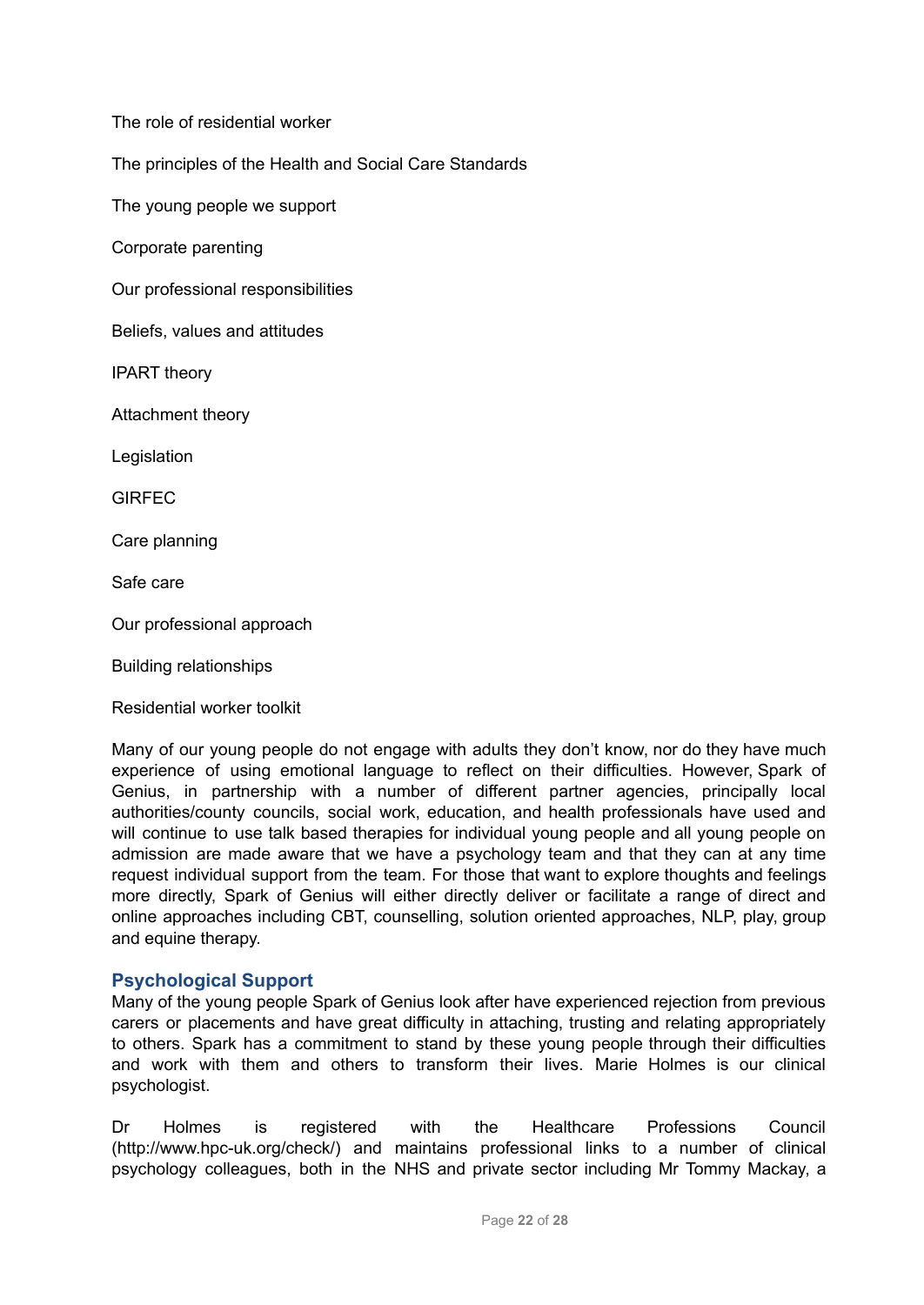specialist in Autism Spectrum Disorders in young people. She regularly trains psychologists, psychiatrists, nurses, therapists and counsellors on a wide range of psychology topics and teaches doctoral level clinical psychology trainees.

Depending on the needs of each individual young person, our psychological support can include any combination of the following components:

Psychological assessment

Care plan development

Court and other reports

Team around the child

Support for schools

Direct therapeutic work

Behaviour management

Skills training for staff

Liaison with CAMHS

Clinical oversight

Risk assessment

Team consultation

Family work

Outcomes monitoring

This service further enhances the support the Riverside staff team have to work confidently, effectively and consistently with the young people in our care.

# **4. Education**

Education, in all of its forms, is one of the cornerstones of personal growth and development, therefore, all young people are actively encouraged to participate in educational opportunities appropriate to their need(s). Each accommodated young person will have a Placement Plan which outlines all plans for the young person's care and education.

Spark of Genius recognises that each young person is an individual, is unique and will respond differently to various stimuli. It is imperative that any learning issues are addressed, with plans agreed for resolution prior to the admission of any young person. Spark of Genius can offer an appropriate education package designed to meet the needs of each young person living in Spark of Genius within their independent learning centres.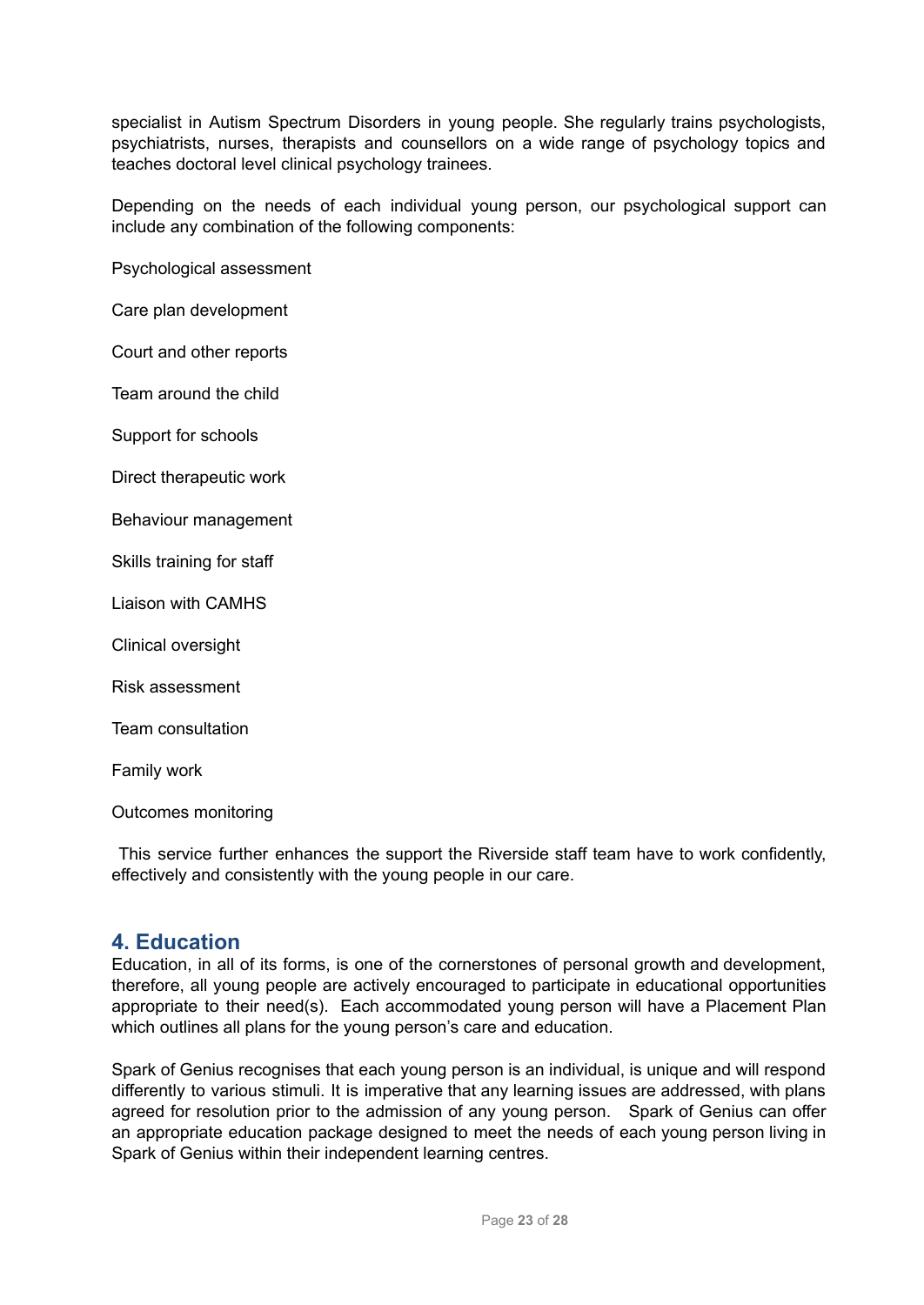Young people will always be supported during any educational transition at both school and college and we will also work with local authorities to secure an appropriate educational placement for the young person based on recommendations of any statements and risk assessments.

We aim to equip each young person with the ability to manage life events so that they can deal with adversities, recognise opportunities and ultimately shape their own future for the better. To achieve this we feel educational attainment is a key factor. Therefore we will:

- Ensure stability and continuity of care through supportive corporate parenting and the development of secure attachment patterns in order to raise self-esteem.
- Provide 1:1 professional teaching support to fill gaps in learning, and to coordinate integration into any other educational placements or mainstream schooling.
- There is no time limit on this process and it is accepted that for some young people a return to mainstream may not happen; we will work with the LA to ascertain if these young people would be better suited to our own schools. In these cases our specialist teaching staff from the school will provide a broad and balanced curriculum to ensure each young person reaches their full potential.
- Liaise daily with school and provide support by encouraging regular attendance, assisting with homework and promoting after school activities through a 24 hour curriculum.
- Ensure each young person has access to a computer and a quiet space in which to study. All bedrooms are equipped with desks and chairs, and the education centre is also available to learners out of school hours.

# **5. Health**

At Riverside House, we understand the value of good health and wellbeing and support our young people intensively within this focus area. Keyworkers will ensure that all young people are registered with local medical services such as a GP, Dentist and Optician within 48 hours of arriving at the home and that check-up appointments are made as part of the admission process. We promote healthy lifestyle choices on a day to day basis through a well-balanced diet and ample opportunities for physical activity. We support young people to attend health appointments and record the outcomes of appointments, acting upon any which require a follow up. We access local external services when required including sexual health clinics, drug support services, CAMHS and hospitals. Medical consent forms are completed upon a young person's admission to the home. Young people are educated through key working sessions, young people's meetings and informal discussion regarding the importance of maintaining a healthy lifestyle.

All medication at Riverside House is securely stored within the staff office in a secure medical cabinet, in line with Royal Pharmaceutical Society guidelines. All young people have their own individual health files. The young people also have individual storage boxes for the storage of their medication. Nightly balance checks ensure that all medication is checked and accounted for.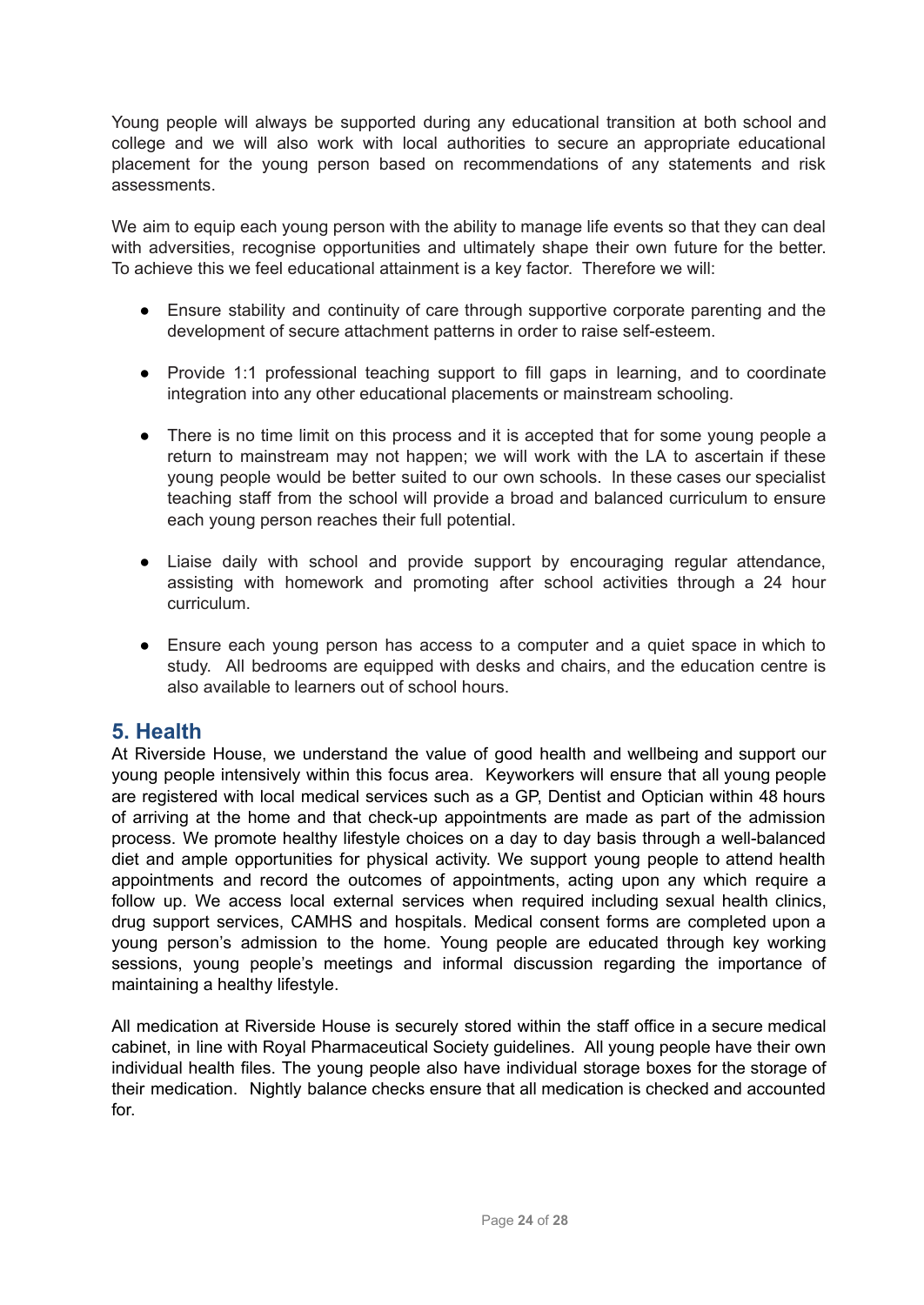# **6. Staffing Matters**

**Staff Team Structure** Registered Manager Assistant Manager 2 Senior Practitioners 16 Residential Child Care workers 1 Cook 1 Cleaner

# **Staff Team Supervision, Training and Development**

All Riverside House personnel are subject to a vigorous screening process prior to commencing employment in line with Safer Recruitment and Safeguarding processes. This includes verification from the Protection of Vulnerable Groups (PVG), interview, a minimum of 3 references are required, however, we request references from all workplaces where an individual has worked in child care. We also require confirmation that they are not disqualified from working with children.

Staff must complete a comprehensive induction and a six month probation period. They are supervised on a monthly basis and appraised annually.

We have a robust annual training programme to prepare staff to work with children and young people aged 10 - 18yrs which includes:

- Child Protection and Dealing with Disclosure.
- Health & Safety, Fire Safety and First Aid.
- Food Hygiene
- TCI
- Anti Bullying.
- Every Second Counts
- Child Development (a key focus to understand different needs).
- Risk Assessment and Risk Management.
- Policies and Procedures e.g. Whistleblowing.

Staff also attend regular supervision and support with their line manager which covers any practice issues and identification of any necessary training required for personal development.

Each member of staff is required to register with the Scottish Social Services Council (SSSC) within 6 months of commencing employment. Depending on previous qualifications, there may be a condition imposed by the SSSC to achieve either HNC or SVQ3 in social care, or both. Spark of Genius will support staff to achieve these qualifications.

Appendix 1 Organisational Structure of Riverside House Appendix 2 Qualifications and Experience of Management Team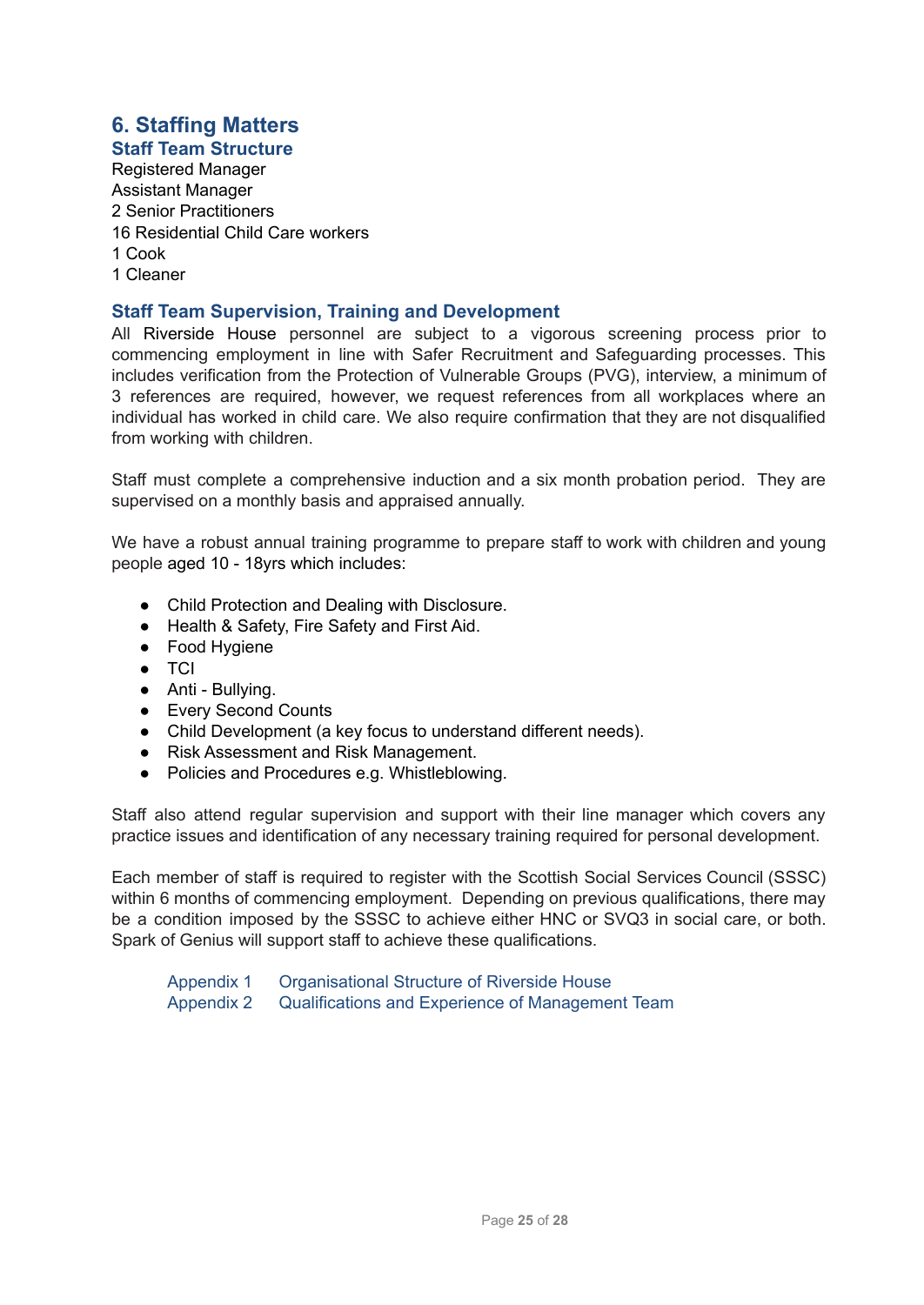# **Appendix 1 Organisational Structure of Riverside House**

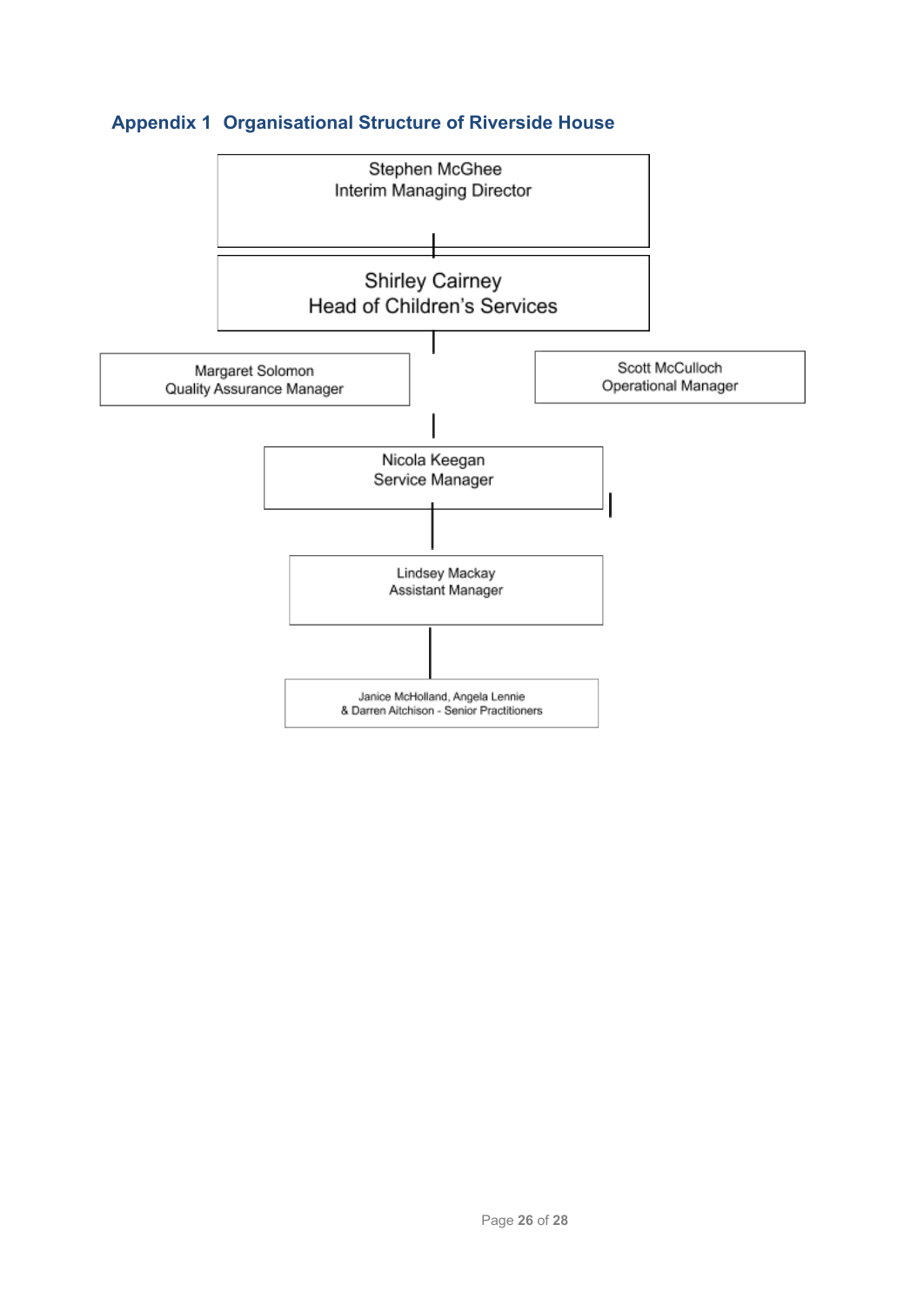# **Appendix 2 Qualifications and Experience of Management Team**

#### **Responsible Person**

#### **Operational Manager**

#### **Scott McCulloch**

Scott has been with Spark of Genius since September 2008. He has many years experience working within Residential Child Care and has previously worked in a wide spectrum of settings, including independent living and secure accommodation. Scott was an external service manager for 6 years within Spark of Genius. After a restructure of the senior management team Scott is now our operational service manager.

#### **Residential Service Manager**

#### **Nicola Keegan**

Nicola has been with Spark of Genius since 2010 where she began her career as a residential child care worker. During this time Nicola has shown great commitment to developing her career within the organisation. Nicola held the post of residential manager at Riverside since August 2016. After a recent restructure of the senior management team Nicola was recently promoted to external service manager of another two Spark of Genius homes whilst remaining the registered manager of Riverside. During her first 2 years of management, Nicola and the team received a grade of "excellent" for 2 years running from the care inspectorate. Nicola shows great passion in the development of her team and Riverside as a service always striving for excellence in all areas. Nicola currently holds an SVQ4 in both care services leadership and management and care services children and young people. In addition to her role as residential manager Nicola is an experienced TCI trainer for the organisation where she is responsible for rolling out 4 day training courses, refreshers, testing and analysis of TCI and how it is used in all homes.

#### **Assistant Manager**

## **Lindsey MacKay**

Lindsey has worked for Spark of Genius for 8 years. Lindsey began her career as a residential child care worker before stepping up to senior practitioner in 2014 then assistant manager in August 2016. Lindsey holds a BA Honours in Social Work.

#### **Head of Childrens Services**

Shirley Cairney, Head of Children's Services Is a qualified Social Worker who has been in the field of Residential Child Management for nearly 40 years. She has a depth of knowledge,